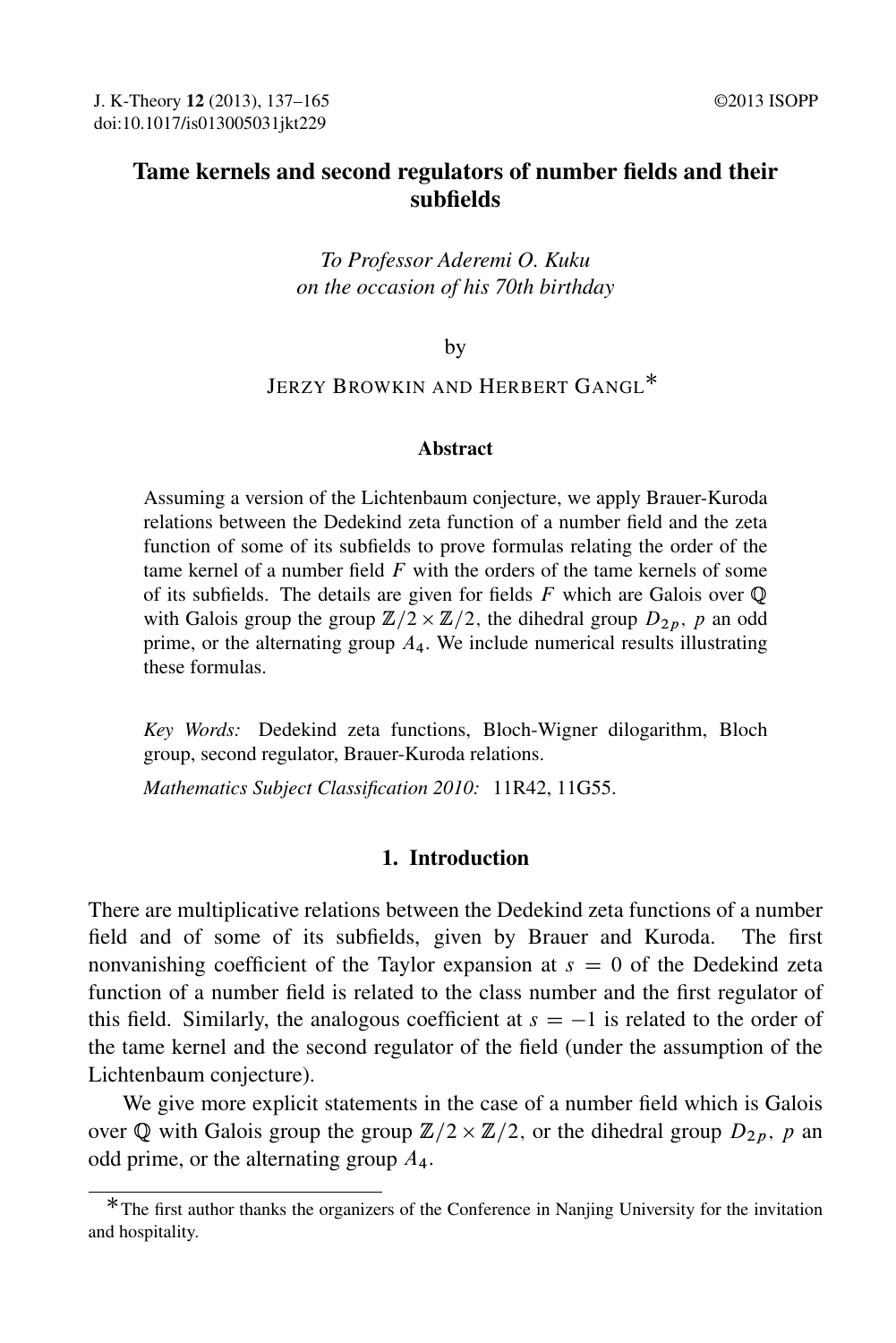The paper is organized as follows. In Part I we recall known facts on Dedekind's zeta functions and on the leading coefficients of their Taylor expansions at  $s = 0$  and  $s = -1$ . These coefficients depend on the class number, on the order of the tame kernel and on the corresponding regulators of the field in question.

In Part II we recall the Brauer-Kuroda relations and write them in an explicit form for several groups, including the groups mentioned above. We show that, for a biquadratic field, Brauer-Kuroda relations imply a well known expression of the class number of the field by means of class numbers of its quadratic subfields.

The main results of the paper (Theorems 1, 2 and 3, and Corollaries 1, 2 and 3) give relations between the second regulator, respectively the order of the tame kernel, of a field F with that of some of its subfields, where F is Galois over  $\mathbb{O}$  with Galois group  $\mathbb{Z}/2\times\mathbb{Z}/2$ ,  $D_{2p}$ , or  $A_4$ . These results are proved under the assumption of Conjecture 1, which is a variant of the Lichtenbaum conjecture, combined with results of Bloch and Suslin.

In Part III we include results of numerical experiments, which give the (conjectural) values of the second regulator for some fields  $F$  of small degree over Q, and give some evidence for Conjecture 1. We check its compatibility with the Brauer-Kuroda relations and give an example of two fields of different signature having the same second regulator numerically.

The first two parts of the paper contain an extended version of the talk given by the first author at the Conference in Nanjing University on the occasion of the 70th birthday of Professor Aderemi O. Kuku. The last part written by the second author presents numerical results giving some evidence for the conjecture mentioned above.

# Part I. Dedekind zeta functions and their values at  $s = 0$  and  $s = -1$

#### 2. The Dedekind zeta function

We recall the basic properties of the Dedekind zeta function  $\zeta_F(s)$  of a number field F of a finite degree n over Q. F of a finite degree *n* over  $\mathbb{Q}$ .

It is a meromorphic function on  $\mathbb C$  with a unique single pole at  $s = 1$ . It has zeros in the strip  $\{s \in \mathbb{C} : 0 < \text{Res} < 1\}$  and possibly at nonpositive integers  $-m$ ,  $m \ge 0$ . The multiplicity of zero at  $s = -m$  equals

$$
d_m = d_m(F) = \begin{cases} r_1 + r_2 - 1 & \text{if } m = 0, \\ r_1 + r_2 & \text{if } m \text{ is even, } m > 0, \\ r_2 & \text{if } m \text{ is odd.} \end{cases}
$$
(2.1)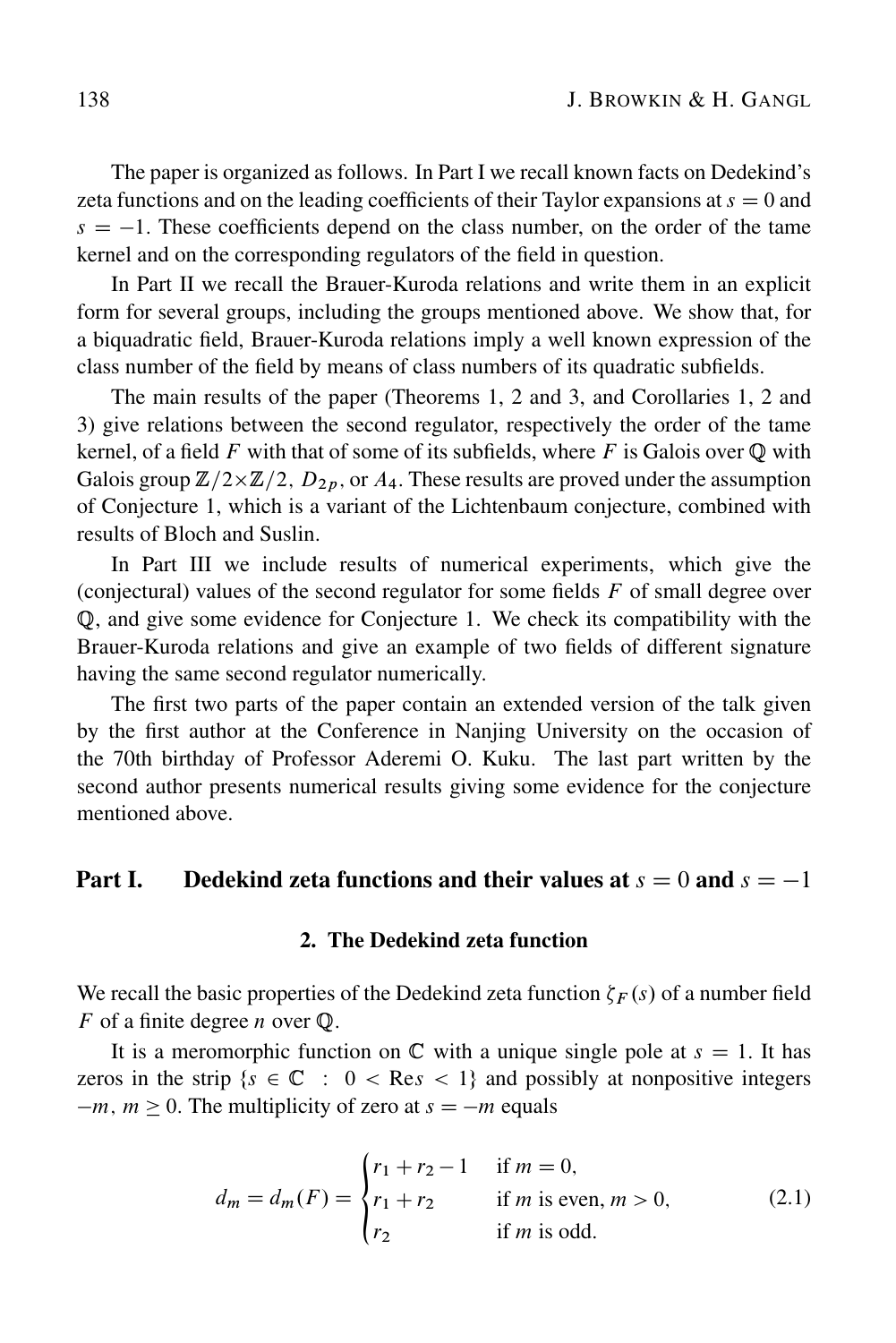Here  $r_1 = r_1(F)$  is the number of real places of F, and  $r_2 = r_2(F)$  is the number of complex ones. We have  $n = [F : \mathbb{O}]=r_1 + 2r_2$ .

The Dedekind zeta function satisfies a functional equation. To write it we need the following notation. Let

$$
A(F) := \frac{|d(F)|^{1/2}}{2^{r_2} \pi^{n/2}},
$$

where  $d(F)$  is the discriminant of F, and let

$$
\Phi(s) := A(F)^s \Gamma(s/2)^{r_1} \Gamma(s)^{r_2} \zeta_F(s).
$$

Then the following functional equation holds:  $\Phi(s) = \Phi(1-s)$  for  $s \in \mathbb{C} \setminus \mathbb{Z}$ . More explicitly,

$$
A(F)^{s} \Gamma(\frac{s}{2})^{r_1} \Gamma(s)^{r_2} \zeta_F(s) = A(F)^{1-s} \Gamma(\frac{1-s}{2})^{r_1} \Gamma(1-s)^{r_2} \zeta_F(1-s).
$$
 (2.2)

Since  $\Gamma(s)$  has poles at nonpositive integers and  $\zeta_F(s)$  has a pole at  $s = 1$ , the formula (2.2) does not make sense for  $s \in \mathbb{Z}$ .

To overcome this difficulty we introduce the following notation. For an arbitrary function  $f(s)$  whose Laurent expansion in a neighborhood of  $s = s_0$  is

$$
f(s) = a_r(s - s_0)^r + a_{r+1}(s - s_0)^{r+1} + \cdots, \text{ where } r \in \mathbb{Z}, a_r \neq 0,
$$
 (2.3)

we denote by  $f^*(s_0)$  or by  $(f(s_0))^*$  the first nonvanishing coefficient  $a_r$  in the expansion (2.3). Obviously  $(f_1 f_2)^*(s_0) = f_1^*(s_0) \cdot f_2^*(s_0)$ .

Then (2.2) implies that

$$
A(F)^{s}(\Gamma(\frac{s}{2})^{r_1})^*(\Gamma(s)^{r_2})^*(\zeta_F(s))^* = A(F)^{1-s}(\Gamma(\frac{1-s}{2})^{r_1})^*(\Gamma(1-s)^{r_2})^*(\zeta_F(1-s))^*,
$$
\n(2.4)

and this formula holds for every  $s \in \mathbb{C}$ .

When substituting in  $(2.4)$  integer values for s, the following well known formula will be useful:

$$
\Gamma^*(-n) = \frac{(-1)^n}{n!} \quad \text{for} \quad n \in \mathbb{Z}, n \ge 0.
$$

# 3. The value of  $\zeta_F^*(0)$  and the first regulator

It is known (see [17], Theorem 7.3 and  $(6.8)$ ) that

$$
\zeta_F^*(1) = \frac{2^{r_1}(2\pi)^{r_2}}{|d(F)|^{1/2}} \cdot \frac{R_1(F)h(F)}{w_1(F)},
$$
\n(3.1)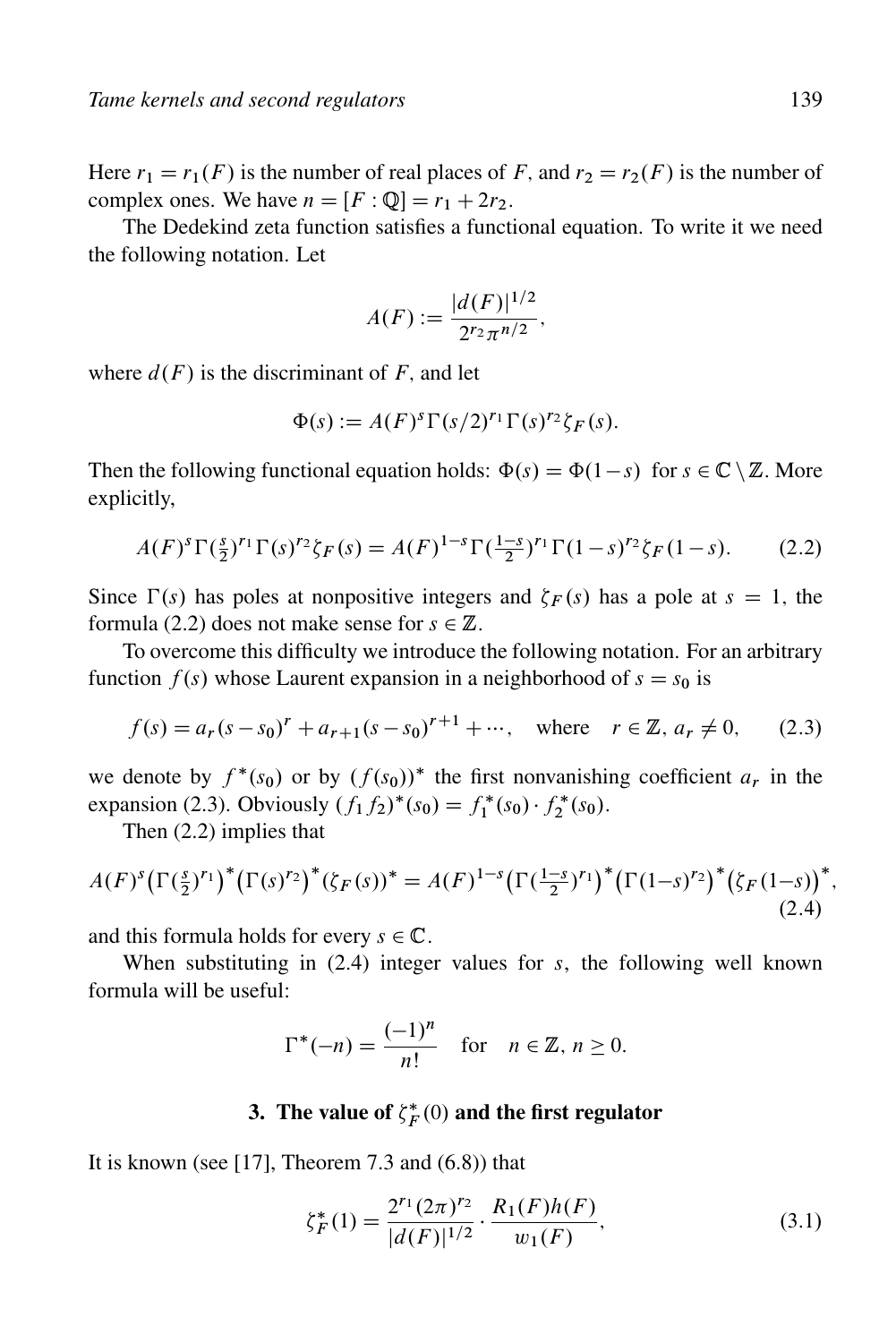where  $w_1(F)$  is the number of roots of 1 in F,  $h(F)$  is the class number of F, and  $R_1(F)$  is the (first) regulator of F.

We recall here its definition (see e.g. [17] or [19]). Let  $\mathcal{O}_F$  be the ring of algebraic integers in F, and let  $\mathcal{O}_F^*$  be its group of units. The Dirichlet unit theorem says that  $\mathcal{O}_F^*$  is the direct sum of the cyclic group of roots of unity in F of order  $w_1(F)$ , and a free abelian group of the rank  $d_0 = r_1 + r_2 - 1$ .

Let  $\varepsilon_1,...,\varepsilon_{d_0}$  be generators of this free abelian group. It is called a system of fundamental units of F. Let  $\sigma_1, \sigma_2, \ldots, \sigma_{r_1+r_2}$  be embeddings  $F \to \mathbb{C}$  corresponding to the archimedean places of  $F$ . The absolute value of the determinant

$$
R_1(F) := \left| \det \left( c_i \log |\sigma_i(\varepsilon_j)| \right)_{1 \le i, j \le d_0} \right|,\tag{3.2}
$$

where  $c_i = 1$  if  $\sigma_i$  is real, and  $c_i = 2$  otherwise, does not depend on the choice of the fundamental units  $\varepsilon_j$ , and on the order of the places  $\sigma_1, \sigma_2, \ldots, \sigma_{d_0}$  chosen. Since  $d_0 = r_1 + r_2 - 1$ , the archimedean place  $\sigma_{r_1+r_2}$  has been omitted in (3.2).

We call  $R_1(F)$  the first regulator of F.

From the functional equation (2.4) with  $s = 0$  and (3.1) it follows that

$$
\zeta_F^*(0) = -\frac{R_1(F)h(F)}{w_1(F)}.\tag{3.3}
$$

In particular, if  $d_0 = 0$ , i.e. if  $F = \mathbb{Q}$  or F is quadratic imaginary, then  $R_1(F) = 1$ . Hence (3.3) for  $F = \mathbb{Q}$  gives

$$
\zeta(0) = \zeta_{\mathbb{Q}}(0) = \zeta_{\mathbb{Q}}^*(0) = -\frac{1}{2},
$$

and for  $F = \mathbb{Q}(\sqrt{-d})$ , d squarefree and  $> 0$ , we have

$$
\zeta_F(0) = \zeta_F^*(0) = -\frac{h(F)}{w_1(F)},
$$

where  $w_1(F) = 4$  for  $d = 1$ ,  $w_1(F) = 6$  for  $d = 3$ , and  $w_1(F) = 2$  otherwise.

For real quadratic fields F, we have  $w_1(F) = 2$ , and  $R_1(F) = \log \varepsilon(F)$ , where  $\varepsilon(F) > 1$  is the fundamental unit of the field F. Thus (3.3) takes the form

$$
\zeta_F^*(0) = -\frac{1}{2}\log \varepsilon(F) \cdot h(F).
$$

# 4. The value of  $\zeta_F^*(-1)$  and the second regulator

The results presented above concerning the case  $s = 0$  are classical, and there are known effective algorithms for computing the values of the class number  $h(F)$  and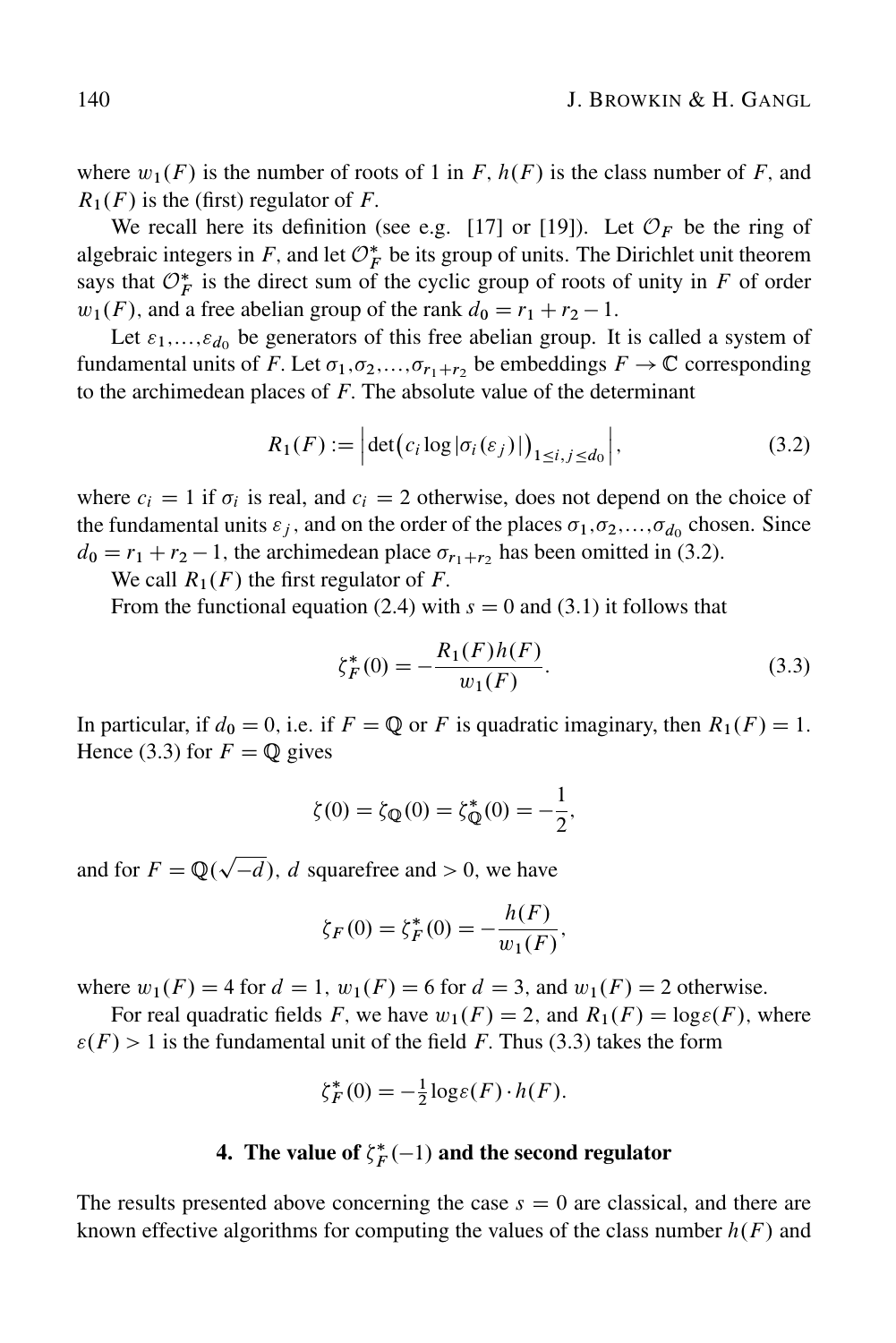of the first regulator  $R_1(F)$  of a number field F. See the computer algebra package [18], where these algorithms have been implemented. See also [11].

Our knowledge in the next cases  $s = -1, -2, \dots$  is less complete. In the present paper we do not discuss the cases  $s < -2$ . Instead we concentrate on the case  $s =$  $-1.$ 

By analogy with the formula (3.3) in the case  $s = 0$ , one can expect that an analogous formula holds in the case  $s = -1$ .

Namely, the first regulator  $R_1(F)$  will be replaced by the second dilogarithmic regulator  $\tilde{R}_2(F)$  defined below in Section 6. It is the absolute value of the determinant of a matrix of size  $d_1 = r_2(F)$ .

The class number  $h(F)$  of the field F, which is equal to the order of the torsion subgroup of the group  $K_0F$ , will be replaced by the order  $k_2(F)$  of the tame kernel  $K_2 \mathcal{O}_F$  of F. See [16] for a definition.

Finally, the number  $w_1(F)$  of roots of unity in F will be replaced by the number  $w_2(F)$  of roots of unity in the compositum of all quadratic extensions of F.

Thus, by analogy with  $(3.3)$ , (see also remarks before  $(12.1)$ ) one can state the following conjecture :

Conjecture 1 *For every number field* F *we have*

$$
|\zeta_F^*(-1)| = \frac{\widetilde{R}_2(F)k_2(F)}{w_2(F)}.
$$
\n(4.1)

Let us remark that Conjecture 1 is related to the Birch-Tate and the Lichtenbaum conjectures, see [3]. For totally real fields F we have  $r_2(F) = 0$ , so  $\widetilde{R}_2(F) = 1$  and (4.1) is the Birch-Tate conjecture.

#### 5. The Bloch group

To define the second (or dilogarithmic) regulator, we need a definition of the Bloch group  $\mathcal{B}(F)$  of a number field F (see [10]).

For any subfield E of  $\mathbb C$  let  $\mathbb Z[E]$  be the free abelian group with generators [a], where a runs over all elements of E distinct from 0 and 1. Let  $\partial_2 = \partial_2(E)$ :  $\mathbb{Z}[E] \to E^{\times} \widetilde{\wedge} E^{\times}$  be the homomorphism defined on the free generators by  $\partial_2([a]) :=$  $a\widetilde{\wedge} (1 - a)$ . Here  $\widetilde{\wedge}$  is a modified wedge product satisfying  $u\widetilde{\wedge} (-u) = 0$  in place of the usual  $u \wedge u = 0$ .

Let  $A(E) := \text{ker} \partial_2(E)$ . Then we have the exact sequence

$$
0 \to \mathcal{A}(E) \longrightarrow \mathbb{Z}[E] \xrightarrow{\partial_2(E)} E^{\times} \widetilde{\wedge} E^{\times} \xrightarrow{\nu} K_2 E \to 0. \tag{5.1}
$$

Here v is defined by  $v(a\widetilde{\wedge}b) = \{a,b\}$ , where  $\{a,b\} \in K_2F$  is the Steinberg symbol.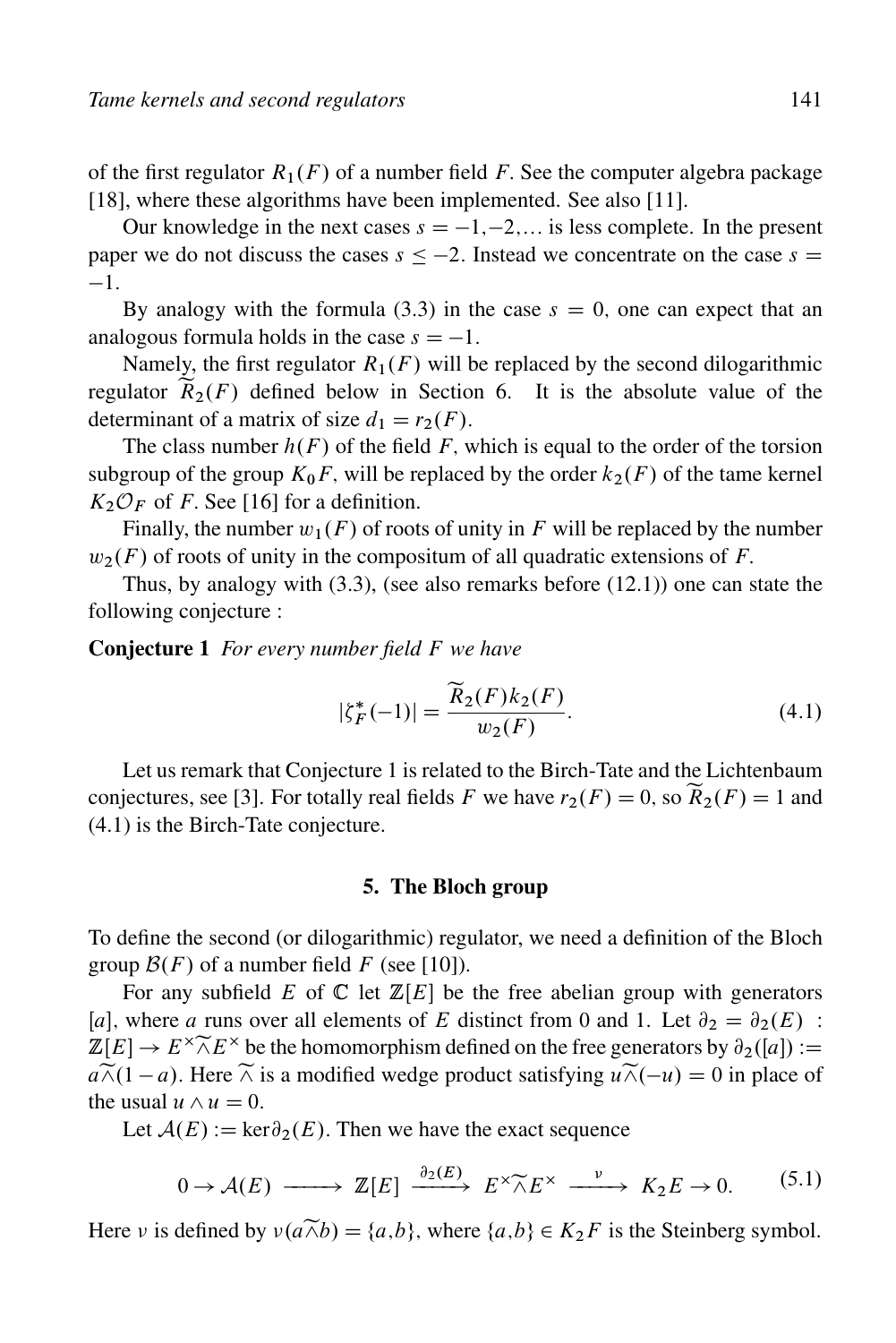Let  $C(E)$  be the subgroup of  $\mathbb{Z}[E]$  generated by the elements  $[a] + [1 - a]$ ,  $[a] + [1/a], a \neq 0,1$ , and by the elements of the form  $[a_1] + [a_2] + [a_3] + [a_4] + [a_5]$ . (called 5-cycles), where  $a_1,...,a_5 \in E^{\times} \setminus \{1\}$  satisfy  $a_i a_{i+1} + a_{i+3} = 1$ , for  $i =$ 1,...,5, and the indices are taken modulo 5. Hence  $a_i a_{i+1} \neq 1$ .

Obviously, every cyclic permutation of the elements in a 5-cycle gives the same 5-cycle. Moreover, the 5-cycle is determined by its first two arguments: If  $a_1 =$ x,  $a_2 = y$ , then  $a_3 = \frac{1-x}{1-x}$  $\frac{1-x}{1-xy}$ ,  $a_4 = 1 - xy$  and  $a_5 = \frac{1-y}{1-x}$  $\frac{1-y}{1-xy}$ , since  $xy = a_1 a_2 \neq 1$ .

One can easily verify that  $\partial_2(|a| + |1 - a|) = \partial_2(|a| + |1/a|) = 0$ , and for every 5-cycle b we have  $\partial_2(b) = 0$ . Hence  $\mathcal{C}(E) \subseteq \text{ker}\partial_2 = \mathcal{A}(E)$ . Defining the Bloch group of E by  $\mathcal{B}(E) := \mathcal{A}(E)/\mathcal{C}(E)$  we get from (5.1) the exact sequence

$$
0 \to \mathcal{B}(E) \longrightarrow \mathbb{Z}[E]/\mathcal{C}(E) \xrightarrow{\partial_2(E)} E^{\times} \widetilde{\wedge} E^{\times} \xrightarrow{\nu} K_2 E \to 0.
$$

# 6. The second regulator  $\widetilde{R}_2(F)$

In the definition of the first regulator we considered the matrix of size  $d_0$ , with elements which are logarithms of some archimedean norms of fundamental units. In the case of the second regulator, we consider an analogous matrix of size  $d_1$ . The role of the units will be played by the elements of the Bloch group, and the logarithm will be replaced by the dilogarithm of Wigner and Bloch normalized as follows:

$$
\widetilde{D}(z) := -\mathrm{Im}\left(\frac{1}{\pi}\int_1^z \frac{\log(1-t)}{t} dt\right) + \frac{\arg(1-z)}{\pi} \cdot \log|z|.
$$

It differs by the factor  $\frac{1}{\pi}$  from the original one  $D(z)$  (see [3], Corollary 6.1.2).

It is a real analytic function  $\widetilde{D}: \mathbb{C} \to \mathbb{R}$  satisfying  $\widetilde{D}(\overline{z}) = -\widetilde{D}(z)$ , where  $\overline{z}$  is the complex conjugate of z. Hence  $\widetilde{D}$  vanishes on R.

The mapping  $\widetilde{D}$  can be extended by linearity to a homomorphism  $\mathbb{Z}[\mathbb{C}] \to \mathbb{R}$ , defined on generators, by  $\widetilde{D}([a]) := \widetilde{D}(a)$  for  $a \in \mathbb{C}$ . It can be proved that  $\widetilde{D}(b) = 0$ for every element  $b \in \mathcal{C}(E)$ . Hence  $\widetilde{D}$  induces a homomorphism

 $\widetilde{D}: \mathbb{Z}[E]/\mathcal{C}(E) \to \mathbb{R}$ , where  $E \subseteq \mathbb{C}$ ,

called also the dilogarithm.

Now let us return to the number field F. Let  $\sigma_j$ ,  $j = 1,2,...,r_2$  be the complex places of  $F$ .

Then  $\widetilde{D}_i := \widetilde{D} \circ \sigma_i$  are homomorphisms  $\mathbb{Z}[F]/\mathcal{C}(F) \to \mathbb{R}$  for  $j = 1,2,...,r_2$ . Collecting them we get a homomorphism  $\mathbb{D} : \mathbb{Z}[F] / \mathcal{C}(F) \to \mathbb{R}^{r_2}$  defined by  $\mathbb{D} :=$  $(\widetilde{D}_1,...,\widetilde{D}_{r_2})$ . Since  $\mathcal{B}(F)$  is a subgroup of  $\mathbb{Z}[F]/\mathcal{C}(F)$ , we can restrict  $\mathbb D$  to this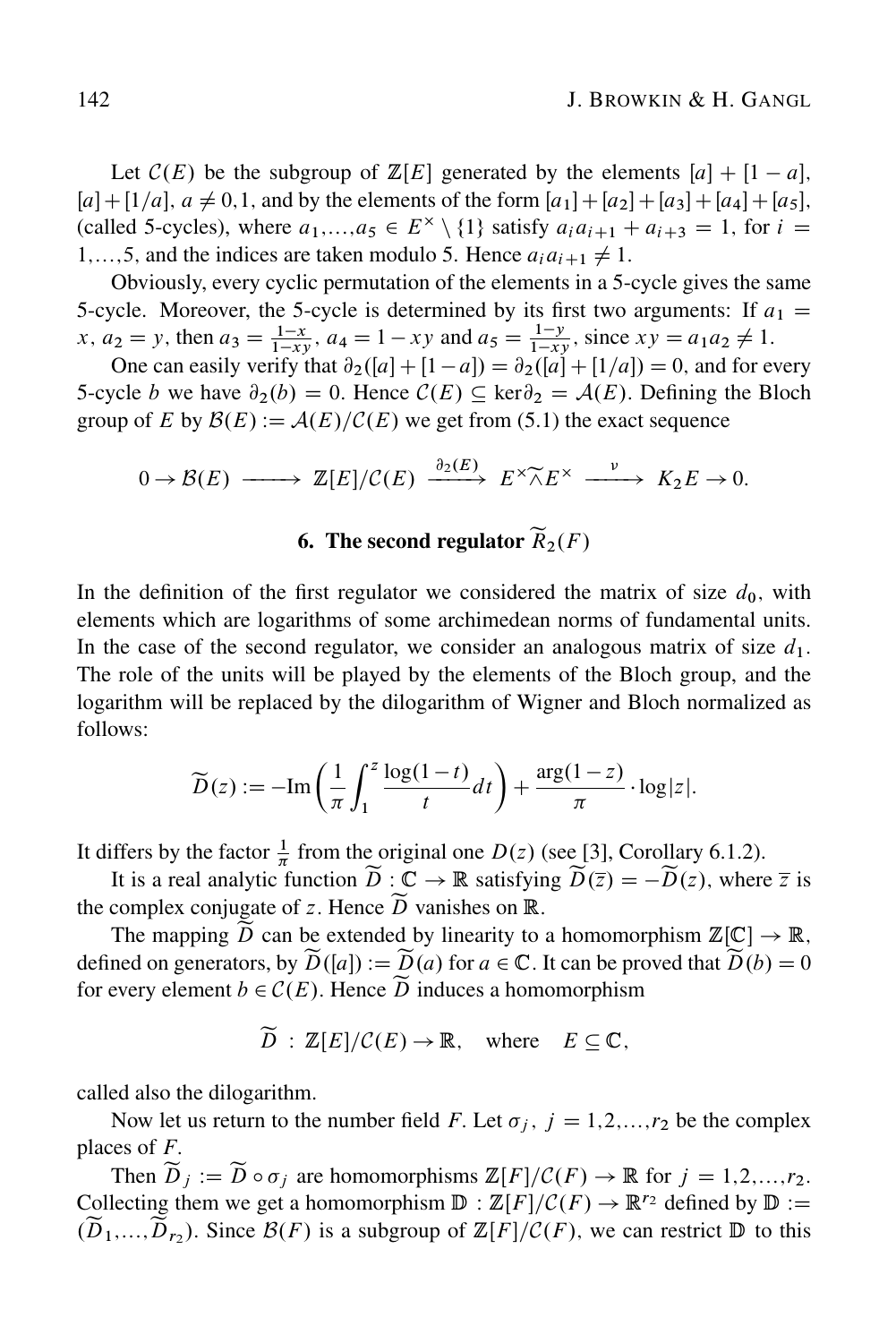subgroup. It turns out that  $\mathbb{D}(\mathcal{B}(F))$  is a lattice  $\Lambda_2(F)$  of maximal rank in  $\mathbb{R}^{r_2}$ . We define the second dilogarithmic regulator  $\widetilde{R}_2(F)$  as the covolume of this lattice.

In other words, if for some  $b_1,...,b_{r_2} \in \mathcal{B}(F)$  the vectors  $\mathbb{D}(b_1),...,\mathbb{D}(b_{r_2}) \in$  $\mathbb{R}^{r_2}$  generate the lattice  $\Lambda_2(F)$ , then

$$
\widetilde{R}_2(F) = |\det(\widetilde{D}(\sigma_j(b_i))_{1 \le i,j \le r_2})|.
$$

# Part II. Brauer–Kuroda relations

### 7. Brauer–Kuroda relations

R. Brauer [5] and S. Kuroda [15] have independently given multiplicative relations between the zeta function of a number field and zeta functions of some of its subfields.

Let  $F/k$  be a Galois extension of number fields with the Galois group G. Then the following multiplicative relation holds.

For every cyclic subgroup  $H$  of  $G$ , let

$$
c(H) := \frac{1}{(G:H)} \sum_{\substack{H^* \text{-cyclic} \\ H \subseteq H^* \subseteq G}} \mu(|H^* / H|),
$$

where  $\mu$  is the Möbius function.

Then, writing  $F^H$  for the fixed field of H in F, we have

$$
\zeta_k(s) = \prod_{\substack{H-\text{cyclic} \\ H \subseteq G}} \zeta_{F^H}^{c(H)}(s). \tag{7.1}
$$

In what follows we usually assume that  $k = \mathbb{Q}$ , so that  $\zeta_k = \zeta$  is the Riemann zeta function.

Substituting  $s = 0$  in (7.1), in view of (3.3), we get multiplicative relations between class numbers and the first regulators of corresponding fields. There are many papers devoted to this subject.

When we substitute  $s = -1$ , and apply Conjecture 1, we get conjectural relations between the orders of tame kernels and the second regulators of the fields in question.

We illustrate this by some simple examples. Let us observe that in fact the relation  $(7.1)$  depends essentially on the structure of the Galois group G of the field  $F$  only, and not on the field  $F$  itself.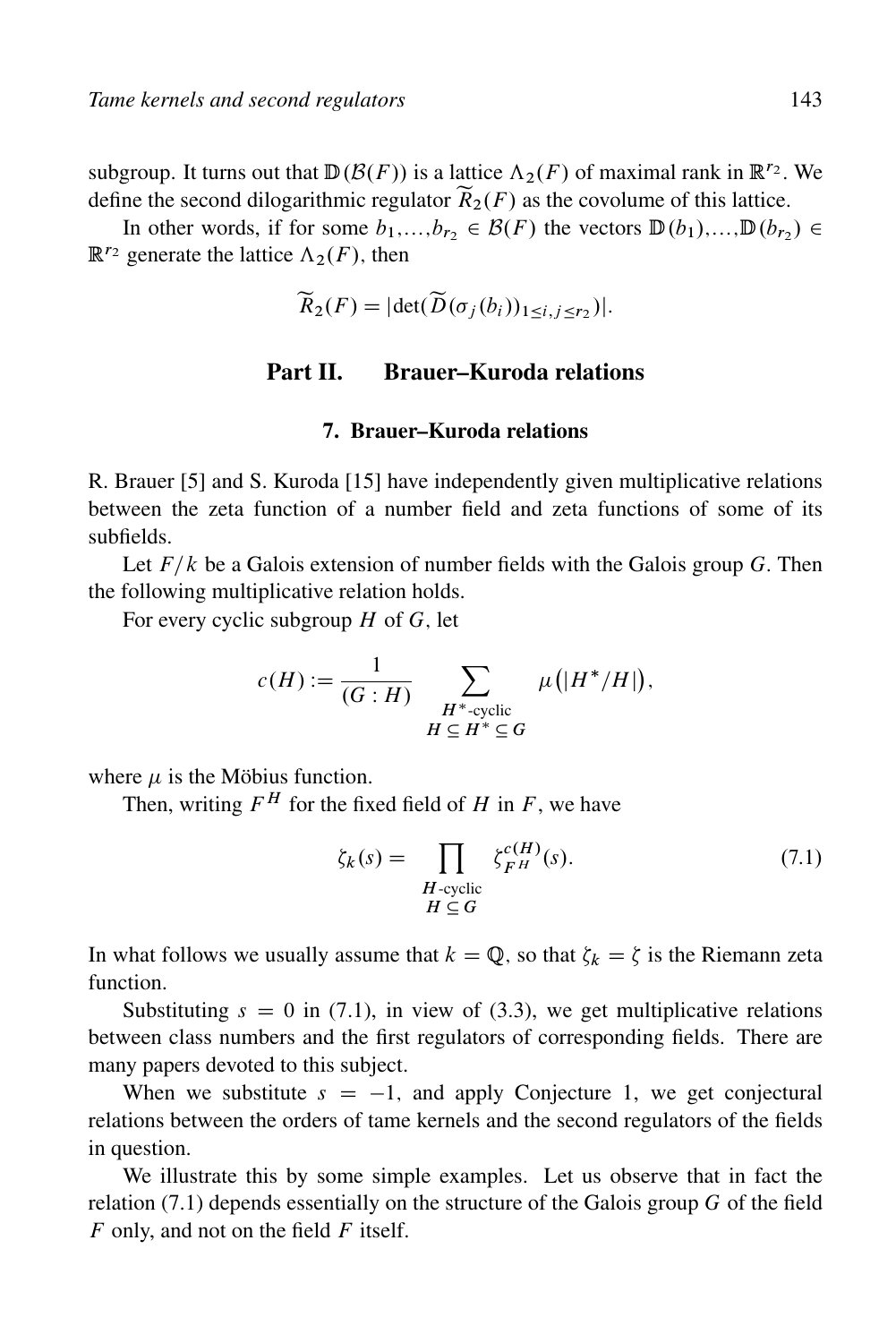**Example 1** Let G be the cyclic group of order  $n$ . Then there exists a unique cyclic subgroup H of order d, for every  $d|n$ . The subgroups  $H^*$  containing H have orders  $dd'$ , where  $d'|n/d$ . Consequently

$$
\sum_{H^*} \mu(|H^* / H|) = \sum_{d'|n/d} \mu(d') = \begin{cases} 1, & \text{if } n/d = 1, \\ 0, & \text{otherwise.} \end{cases}
$$

Therefore  $c(H) = 1$  if  $H = G$ , and  $c(H) = 0$ , otherwise. From (7.1) we get

$$
\zeta_k(s) = \zeta_{F^G}(s),
$$

which is not interesting, since  $F^G = k$ .

**Example 2** Let  $G = \mathbb{Z}/2 \times \mathbb{Z}/2 = \langle \sigma_1, \sigma_2 \rangle$ .

Then  $H_0 = \langle \sigma_1 \sigma_2 \rangle$ ,  $H_1 = \langle \sigma_1 \rangle$ ,  $H_2 = \langle \sigma_2 \rangle$ , and  $E = \{1\}$  are all cyclic subgroups of  $G$ .

Since  $H_0, H_1, H_2$  are maximal cyclic subgroups, we get

$$
c(H_i) = \frac{1}{2}\mu(1) = \frac{1}{2}
$$
 for  $i = 0, 1, 2$ .

Next,

$$
c(E) = \frac{1}{4}(3\mu(2) + \mu(1)) = -\frac{1}{2}.
$$

For  $i = 0,1,2$ , let  $F_i := F^{H_i}$ . Then (7.1) gives

$$
\zeta_K(s) = (\zeta_{F_0}(s)\zeta_{F_1}(s)\zeta_{F_2}(s))^{1/2}\zeta_F(s)^{-1/2}.
$$

Hence

$$
\zeta_F(s)\zeta_k(s)^2 = \zeta_{F_0}(s)\zeta_{F_1}(s)\zeta_{F_2}(s). \tag{7.2}
$$

**Example 3** Let  $G = S_3$ .

Let  $H_0$  be the subgroup of G of order 3, and let  $H_1, H_2, H_3$  be subgroups of order 2. They are conjugate. To these subgroups there correspond subfields of  $F$ : The quadratic subfield  $F_0$ , and the cubic ones  $F_1, F_2, F_3$ , which are isomorphic.

We have

$$
c(E) = \frac{1}{6}(3\mu(2) + \mu(3) + \mu(1)) = -\frac{1}{2},
$$
  
\n
$$
c(H_i) = \frac{1}{3}\mu(1) = \frac{1}{3} \text{ for } i = 1, 2, 3,
$$
  
\n
$$
c(H_0) = \frac{1}{2}\mu(1) = \frac{1}{2}.
$$

Then (7.1) gives

$$
\zeta_F \zeta_k^2 = \zeta_{F_0} (\zeta_{F_1} \zeta_{F_2} \zeta_{F_3})^{2/3}.
$$

Since zeta functions of isomorphic fields are equal, we get

$$
\zeta_F \zeta_k^2 = \zeta_{F_0} \zeta_{F_1}^2. \tag{7.3}
$$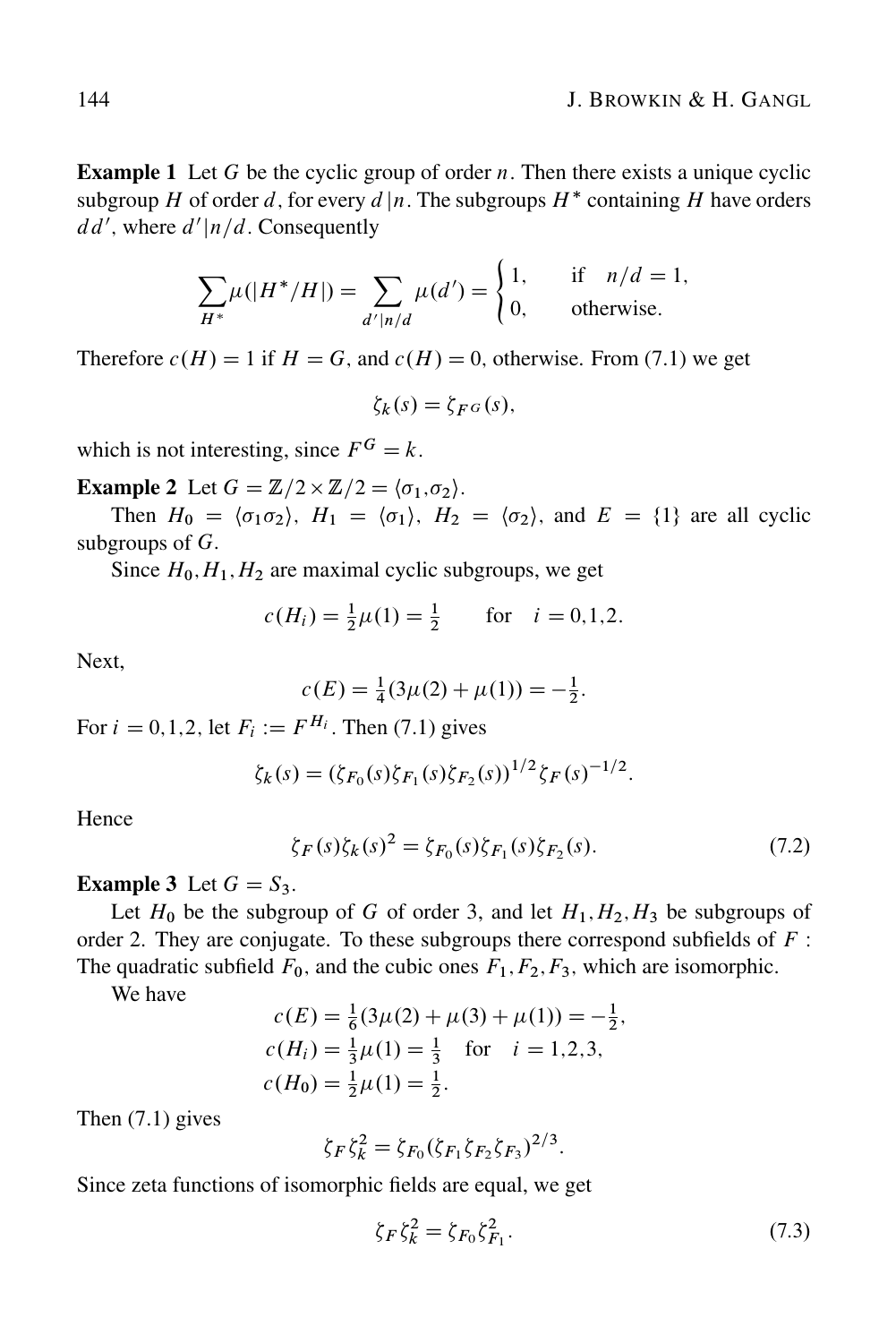In the following examples, we leave the details to the reader. Denote by  $\zeta_{\sigma}$ , the zeta function of the subfield of F fixed by the automorphism  $\sigma$ .

**Example 4** Let  $G = A_4$ .

The formula (7.1) gives

$$
\zeta_F \zeta_k^2 = \zeta_{(12)(34)} \zeta_{(234)}^2.
$$

### **Example 5** Let  $G = S_4$ .

Then

$$
\zeta_F \zeta_k^2 = \zeta_{(12)} \zeta_{(1234)} \zeta_{(123)}.
$$

#### **Example 6** Let  $G = S_5$ .

Then

$$
\zeta_F \zeta_k^4 = \zeta_{(123)(45)}^2 \zeta_{(1234)}^2 \zeta_{(12345)}.
$$

Let us remark that other cyclic subgroups of G do not contribute to this formula.

**Example 7** Let  $G = D_{2p}$  be the dihedral group of order 2p, where p is an odd prime. Let  $H_p$  be its unique subgroup of order p, and  $H_2$  a subgroup of order 2. There are  $p$  subgroups of order 2 and they are conjugate.

Then

$$
\zeta_F \zeta_k^2 = \zeta_{F^H} \zeta_{F^H2}^2. \tag{7.4}
$$

The case  $p = 3$  has been treated above in Example 3 with more details, since  $D_6 \cong$  $S<sub>3</sub>$ .

**Example 8** Let  $G = Q = \{\pm 1, \pm i, \pm j, \pm k\}$  be the group of quaternions. It has one cyclic subgroup  $\langle -1 \rangle$  of order 2, and three cyclic subgroups  $\langle i \rangle$ ,  $\langle i \rangle$ ,  $\langle k \rangle$  of order 4.

We have

$$
c(E) = \frac{1}{8}(\mu(1) + \mu(2) + 3\mu(4)) = 0,
$$
  
\n
$$
c((-1)) = \frac{1}{4}(\mu(1) + 3\mu(2)) = -\frac{1}{2},
$$
  
\n
$$
c(\langle i \rangle) = c(\langle j \rangle) = c(\langle k \rangle) = \frac{1}{2}\mu(1) = \frac{1}{2}.
$$

Here the Brauer-Kuroda relation takes the form

$$
\zeta_{F^{(-1)}}(s)\zeta_k(s)^2 = \zeta_{F^{(i)}}(s)\zeta_{F^{(j)}}(s)\zeta_{F^{(k)}}(s). \tag{7.5}
$$

The Dedekind zeta function  $\zeta_F(s)$  of the field F does not appear in this relation, because  $c(E) = 0$ .

Since  $Q/\langle -1 \rangle = \mathbb{Z}/2 \times \mathbb{Z}/2$  and  $F^{\langle i \rangle}$ ,  $F^{\langle j \rangle}$ ,  $F^{\langle k \rangle}$  are quadratic subfields of  $F^{\langle -1 \rangle}$ , (7.5) is simply the relation (7.2) from Example 2 for the extension  $F^{\langle -1 \rangle}/k$ .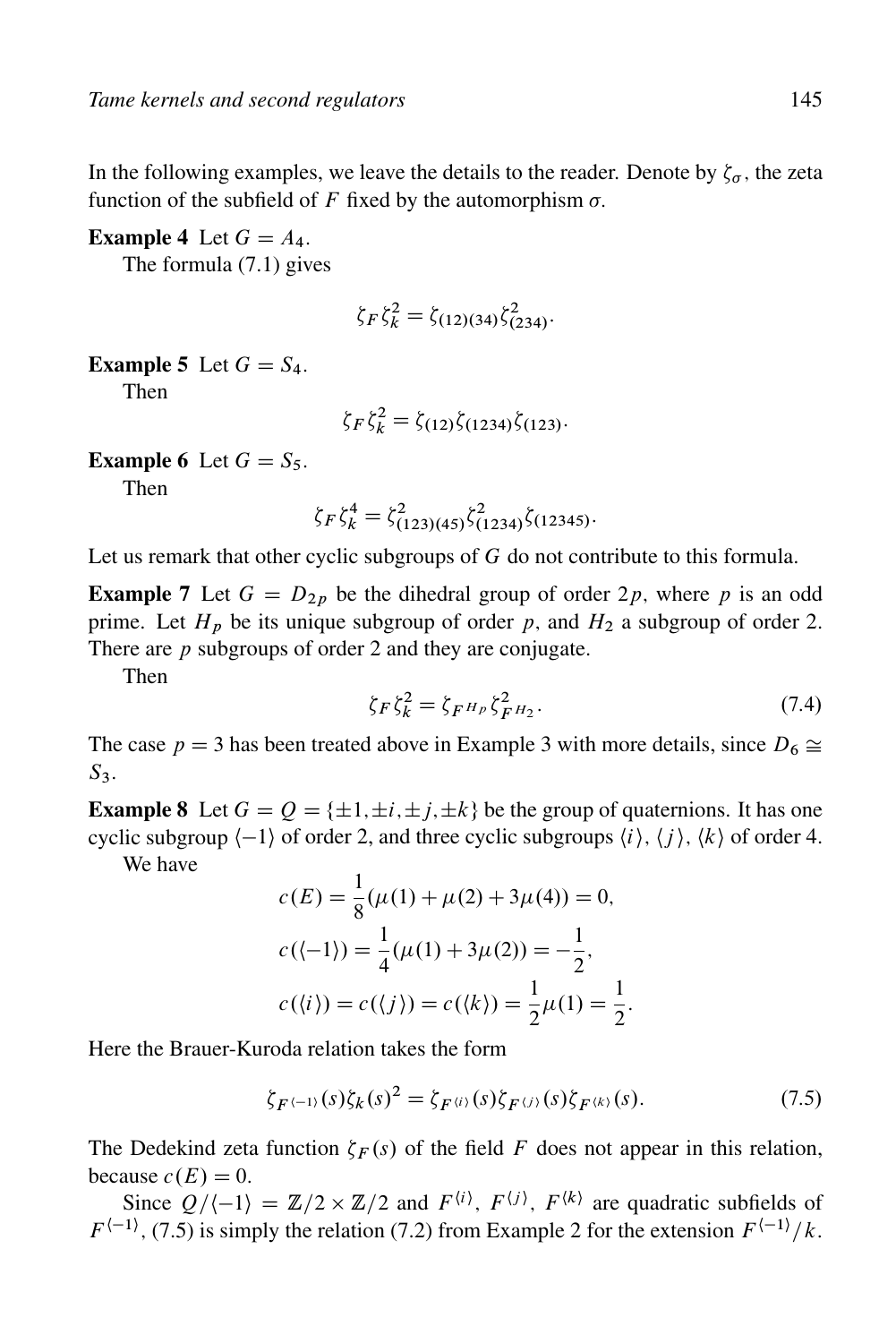We call a finite group G exceptional, if the coefficient  $c_G(E) = c(E) = 0$ . Thus cyclic groups and the group of quaternions are exceptional. In [7] it has been proved that the only exceptional p-groups are cyclic and generalized quaternion. Consequently a nilpotent group is exceptional iff some of its Sylow subgroups are cyclic or generalized quaternion. In [7] there are given also many other examples of exceptional groups, e.g.  $SL(2, \mathbb{F}_q)$  with q odd is exceptional.

In all the above examples, except the first and the last, the Brauer-Kuroda relation is of the form  $\zeta_F \zeta_k^m =$  a product of zeta functions of some proper subfields of F, with  $m > 0$ , because the value of  $c(E)$  is negative, and  $c(H) \ge 0$  for nontrivial cyclic subgroups  $H$  of  $G$ .

In general this is not the case. For example for  $G=S_7$  and  $\mathbb{Z}/6\times\mathbb{Z}/6$ , we have  $c(E) > 0$ . Hence  $\zeta_k$  and  $\zeta_F$  are on different sides of the Brauer-Kuroda equation.

If the Galois group of a number field  $F$  is exceptional, then the Dedekind zeta function of the field does not appear in the Brauer-Kuroda relation (7.1). One may expect that then  $\zeta_F$  is, in a sense, independent of  $\zeta_k$  and of the Dedekind zeta functions of some other proper subfields of  $F$ .

This can be illustrated by the following observation. There are known Galois extensions F of Q with the quaternion Galois group such that  $\zeta_F(\frac{1}{2}) = 0$  and  $\zeta_{F_j}(\frac{1}{2}) \neq 0$  for proper subfields  $F_j$  of F.

Hence  $\zeta_F$  is multiplicatively independent of  $\zeta$  and  $\zeta_{F_j}$ . (See [12]).

#### 8. The case of a biquadratic field and  $s = 0$

Let F be a biquadratic extension of  $\mathbb{Q}$ , and let  $F_0, F_1, F_2$  be its quadratic subfields, with  $F_0$  real. Then (7.2) holds.

First we substitute  $s = 0$  in (7.2) and we get some well known relations between the class numbers and the first regulators of  $F$  and of its subfields.

Next we substitute  $s = -1$  and assuming Conjecture 1, we discuss analogous relations between orders of the tame kernels and of the second regulators of the fields in question.

We are looking for some analogies in these two situations.

The most interesting case is when F is imaginary. Then  $F_1$  and  $F_2$  are quadratic imaginary, so their first regulators are trivial,  $R_1(F_1) = R_1(F_2) = 1$ . Moreover  $r_2(F) = 2$  and  $r_1(F_0) = 2$ , so  $d_0(F) = d_0(F_0) = 1$ . Thus in F and in  $F_0$ , there is only one fundamental unit. Denote it by  $\varepsilon$  and by  $\varepsilon_0$ , respectively. Then  $R_1(F_0)$  =  $\log|\varepsilon_0|$  and  $R_1(F) = 2\log|\varepsilon|$ . We may assume that  $|\varepsilon| > 1$  and  $|\varepsilon_0| > 1$ .

Moreover, since  $\varepsilon_0$  is a unit of F, we get  $|\varepsilon_0| = |\varepsilon|^{Q_1(F)}$  for some  $Q_1(F) \in \mathbb{N}$ .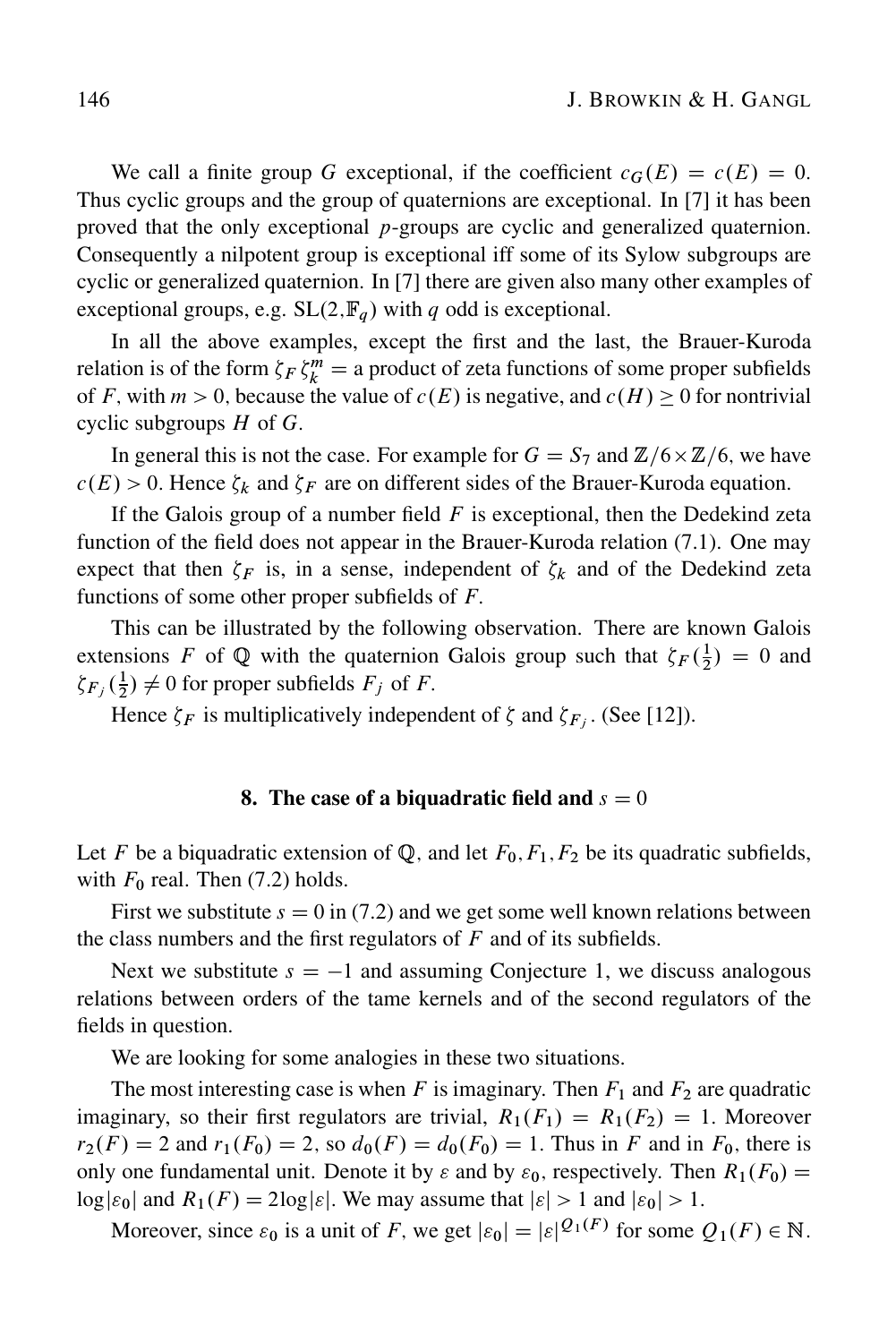Consequently we obtain a regulator relation

$$
R_1(F) = \frac{2}{Q_1(F)} R_1(F_0).
$$
\n(8.1)

It is known that there are exactly two possibilities:  $\varepsilon_0 = \varepsilon$  (then  $Q_1(F) = 1$ ) and  $\varepsilon_0 = \zeta \varepsilon^2$ , where  $\zeta$  is a root of unity (then  $Q_1(F) = 2$ ). Some sufficient conditions for  $Q_1(F) = 1$  are known. E.g.

- (i) If  $N\varepsilon_0 = -1$ , then  $Q_1(F) = 1$ .
- (ii) Let  $F = \mathbb{Q}(\sqrt{-d_1}, \sqrt{-d_2})$ , where  $d_1, d_2$  are positive and squarefree. If  $gcd(d_1, d_2)$  has an odd prime factor, or both  $d_1, d_2$  are even and  $(d_1d_2)/4 \equiv 1$ (mod 4), then  $Q_1(F) = 1$ .

A more precise description of conditions equivalent to  $O_1(F) = 1$  is given in [14].

One can easily verify that for the biquadratic field  $F$  and its quadratic subfields  $F_0, F_1, F_2$ , we have

$$
4w_1(F) = w_1(F_0)w_1(F_1)w_1(F_2)
$$

with only one exception:  $F = \mathbb{Q}(\zeta_4, \sqrt{2}) = \mathbb{Q}(\zeta_8)$ .

Taking into account the value  $\zeta(0) = -\frac{1}{2}$ , the formula (7.2) for  $s = 0$  gives

$$
R_1(F)h(F) = R_1(F_0)h(F_0)h(F_1)h(F_2).
$$
\n(8.2)

Hence for  $F \neq \mathbb{Q}(\zeta_8)$ , we get from (8.1) and (8.2) that

$$
h(F) = \frac{Q_1(F)}{2} \prod_{j=0}^{2} h(F_j) \quad \text{with} \quad Q_1(F) = 1 \text{ or } 2. \tag{8.3}
$$

If F is a totally real biquadratic field, then an analogous formula holds (see [14]):

$$
h(F) = \frac{Q_1(F)}{4} \prod_{j=0}^{2} h(F_j) \text{ with } Q_1(F)|4.
$$

## 9. The case of a biquadratic field and  $s = -1$

We assume that F is a complex biquadratic extension of  $\mathbb{Q}$ , and we use the notation from the last section. Substituting  $s = -1$  into (7.2) and assuming Conjecture 1, we get because  $\zeta(-1) = -\frac{1}{12}$  that

$$
\frac{\widetilde{R}_2(F)k_2(F)}{w_2(F)} \frac{1}{12^2} = \widetilde{R}_2(F_1)\widetilde{R}_2(F_2) \prod_{j=0}^2 \frac{k_2(F_j)}{w_2(F_j)}.
$$
\n(9.1)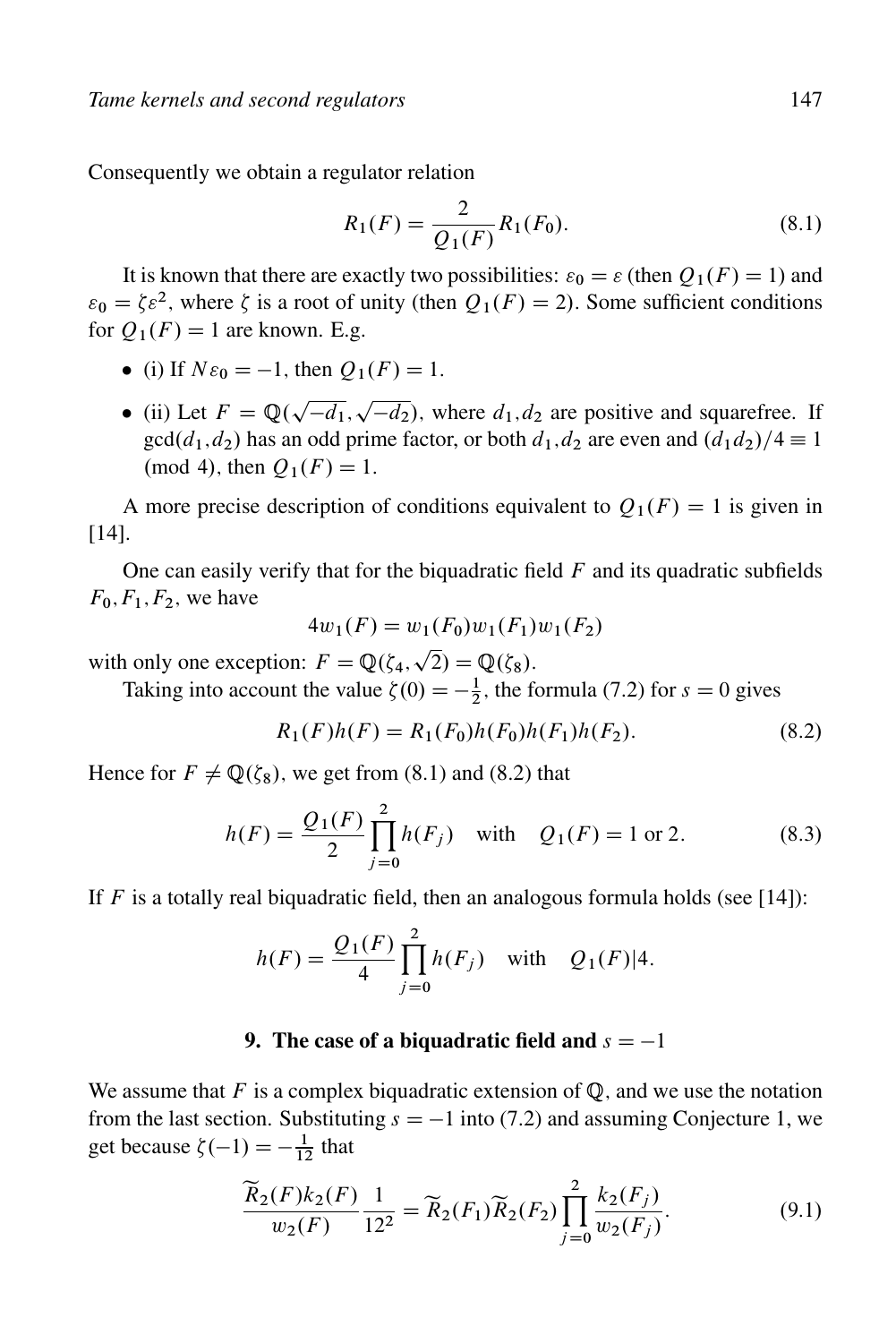One can easily verify that

$$
w_2(F) = w_2(F_0) = \begin{cases} 2 \cdot 24 & \text{if } \sqrt{2} \in F, \\ 5 \cdot 24 & \text{if } \sqrt{5} \in F, \\ 24 & \text{otherwise,} \end{cases}
$$

and  $w_2(F_1) = w_2(F_2) = 24$ . Hence (9.1) implies

$$
\widetilde{R}_2(F)k_2(F) = \frac{1}{4}\widetilde{R}_2(F_1)\widetilde{R}_2(F_2)\prod_{j=0}^2 k_2(F_j). \tag{9.2}
$$

To proceed further we need a regulator formula for second regulators analogous to (8.1). We shall prove that  $2\widetilde{R}_2(F_1) \cdot \widetilde{R}_2(F_2)$  is an integer multiple of  $\widetilde{R}_2(F)$ .

The lattices  $\Lambda_2(F_1)$  and  $\Lambda_2(F_2)$  corresponding to the Bloch groups  $\mathcal{B}(F_1)$  and  $\mathcal{B}(F_2)$  are 1-dimensional, since  $r_2(F_1) = r_2(F_2) = 1$ .

For  $i = 1,2$  let  $b_i \in \mathcal{B}(F_i)$  define a generator  $\widetilde{D}(b_i)$  of the lattice  $\Lambda_2(F_i)$ . Hence  $\widetilde{R}(F_i) = \widetilde{D}(b_i).$ 

From  $r_2(F) = 2$  it follows that the lattice  $\Lambda_2(F)$  is 2-dimensional. Obviously  $b_1, b_2 \in \mathcal{B}(F)$ , hence  $\mathbb{D}(b_1)$ ,  $\mathbb{D}(b_2) \in \Lambda_2(F)$ .

Let  $G = \text{Gal}(F/\mathbb{Q})$ . For  $i = 1,2$ , denote by  $\tau_i \in G$  the nontrivial automorphism of F trivial on  $F_i$ . Then  $\tau_1 \tau_2$  is trivial on the real subfield  $F_0$ , hence it is complex conjugation. Consequently the two complex places of F are represented by  $\sigma_1 = id$ and  $\sigma_2 = \tau_2$ .

The sublattice  $\Lambda'_2$  generated by  $\mathbb{D}(b_1)$  and  $\mathbb{D}(b_2)$  in  $\Lambda_2(F)$  has covolume equal to the absolute value of the determinant of the matrix

$$
\begin{pmatrix} \mathbb{D}(b_1) \\ \mathbb{D}(b_2) \end{pmatrix} = \begin{pmatrix} \widetilde{D}(\sigma_1(b_1)) & \widetilde{D}(\sigma_2(b_1)) \\ \widetilde{D}(\sigma_1(b_2)) & \widetilde{D}(\sigma_2(b_2)) \end{pmatrix} = \begin{pmatrix} \widetilde{D}(b_1) & -\widetilde{D}(b_1) \\ \widetilde{D}(b_2) & \widetilde{D}(b_2) \end{pmatrix},
$$

since  $\sigma_2(b_1) = \tau_2(b_1) = \tau_2\tau_1(b_1)$  is the complex conjugate of  $b_1$ .

Thus

$$
covol(\Lambda_2') = 2\widetilde{D}(b_1)\widetilde{D}(b_2) = 2\widetilde{R}_2(F_1)\widetilde{R}_2(F_2).
$$

The covolume of a sublattice is an integer multiple of the covolume of the lattice. Therefore  $\text{covol}(\Lambda_2') = Q_2(F) \text{covol}(\Lambda_2(F))$  for some  $Q_2(F) \in \mathbb{N}$ . Thus we have proved

Theorem 1 *If* F *is a complex biquadratic extension of* Q *with imaginary quadratic subfields*  $F_1$  *and*  $F_2$ *, then* 

$$
\widetilde{R}_2(F) = \frac{2}{Q_2(F)} \widetilde{R}_2(F_1) \widetilde{R}_2(F_2), \quad \text{for some} \quad Q_2(F) \in \mathbb{N}.
$$
 (9.3)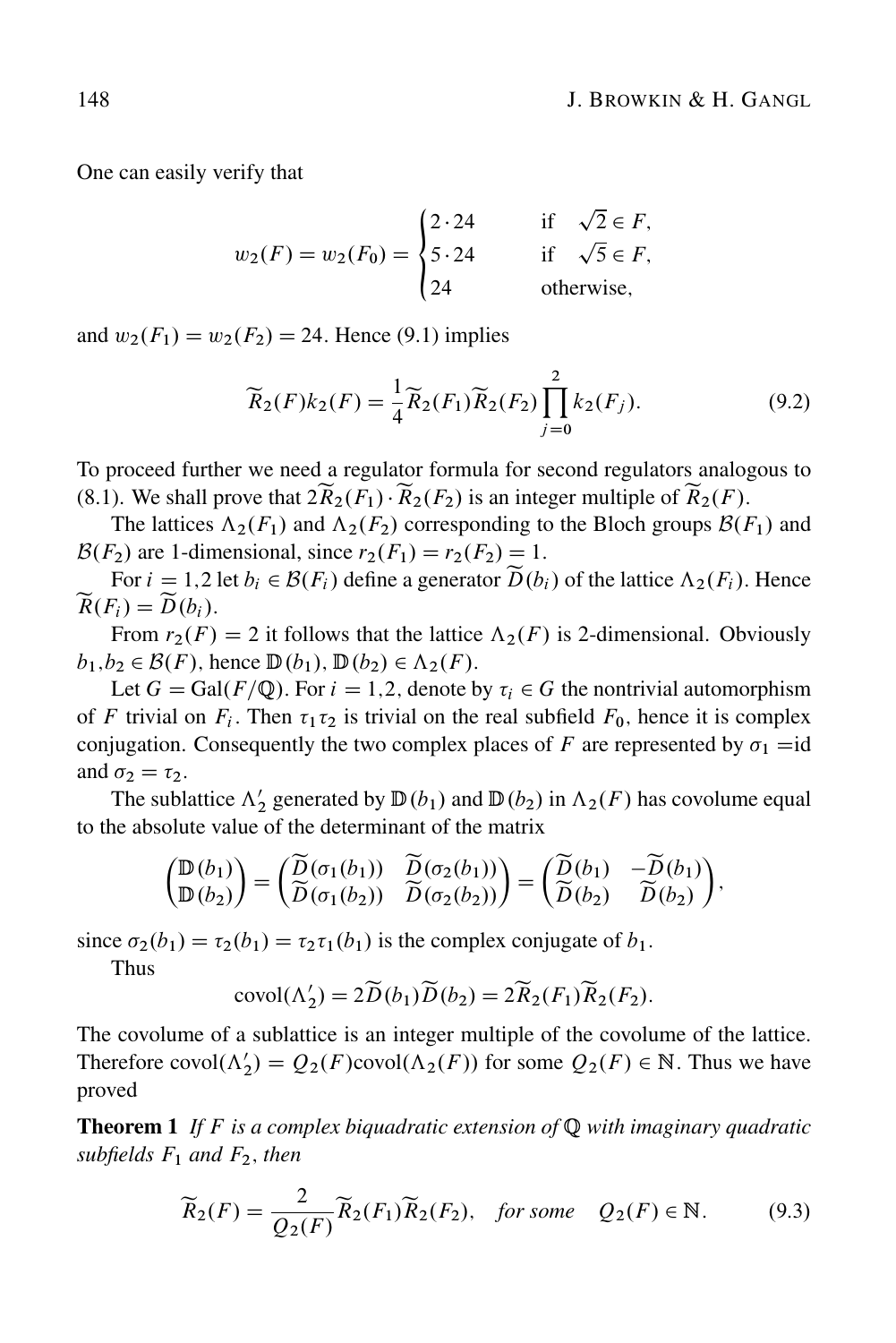From (9.2) and (9.3) we get

Corollary 1 *Assume Conjecture* 1 *for the fields in question. Then in the notation of Theorem* 1; *we have*

$$
k_2(F) = \frac{Q_2(F)}{8} \prod_{j=0}^{2} k_2(F_j) \quad \text{for some} \quad Q_2(F) \in \mathbb{N}.
$$
 (9.4)

Zhou Haiyan [23] proved that the odd parts of the  $k_2$ 's on both sides of (9.4) are equal. It follows that  $Q_2(F)$  is <sup>1</sup> a power of 2.

On the basis of numerical evidence given below in Section 12.3, we expect that  $Q_2(F)$  is always 1 or 2.

If F is a real biquadratic field not containing  $\sqrt{2}$  nor  $\sqrt{5}$ , and if  $F_0, F_1, F_2$  are its quadratic subfields, then  $w_2$  of all these fields equals 24, and their second regulators are equal 1.

Applying the Birch–Tate conjecture, we get

$$
k_2(E) = w_2(E) |\zeta_E(-1)|,
$$

which has been proved already for all totally real abelian fields  $E$  (see [22] Theorem 1.5 and note on p.499). From the Brauer–Kuroda relation (7.2) and the fact that  $\zeta(-1) = -\frac{1}{12}$ , we get

$$
k_2(F) = \frac{1}{4} \prod_{j=0}^{2} k_2(F_j).
$$
 (9.5)

Now, assuming Conjecture 1, we give a numerical example, which indicates that the regulator index  $Q_2(F)$  in (9.3) can be even, and thus can be greater than 1.

**Example 9** (cf. [6]). Let  $F = \mathbb{Q}(\sqrt{-6}, \sqrt{-15})$ . Then  $F_0 = \mathbb{Q}(\sqrt{10})$ ,  $F_1 =$ **Example 9** (cf. [0]). Let  $F = \mathbb{Q}(\sqrt{-0}, \sqrt{-15})$ . Then  $F_0 = \mathbb{Q}(\sqrt{10})$ ,  $F_1 = \mathbb{Q}(\sqrt{-15})$ ,  $F_2 = \mathbb{Q}(\sqrt{-6})$  are quadratic subfields of *F*. For all these fields,  $w_2$ equals 24 and  $\widetilde{R}_2(F_0) = 1$ , since  $F_0$  is real.

1) The number  $a = \frac{1+\sqrt{-15}}{4} \in F_1$  satisfies  $a^2 - \frac{1}{2}a + 1 = 0$ , and hence  $1 - a^3 =$  $-(1 - a)^3$ . Taking  $b_1 := 18[a] - 2[a^3]$  for  $\partial_{21} := \partial_2(F_1)$  we get

$$
\partial_{21}(b_1) = 18(a\widetilde{\wedge}(1-a)) - 2(a^3\widetilde{\wedge}(1-a^3))
$$
  
=  $18(a\widetilde{\wedge}(1-a)) - (a^3\widetilde{\wedge}(1-a)^6) = 0.$ 

Hence  $b_1 \in \mathcal{A}(F_1)$  and  $\widetilde{D}(b_1) \in \Lambda_2(F_1)$ .

<sup>&</sup>lt;sup>1</sup>Note added on January 27, 2013: She proved recently that  $Q_2(F) = 1,2$  or 4, see [24].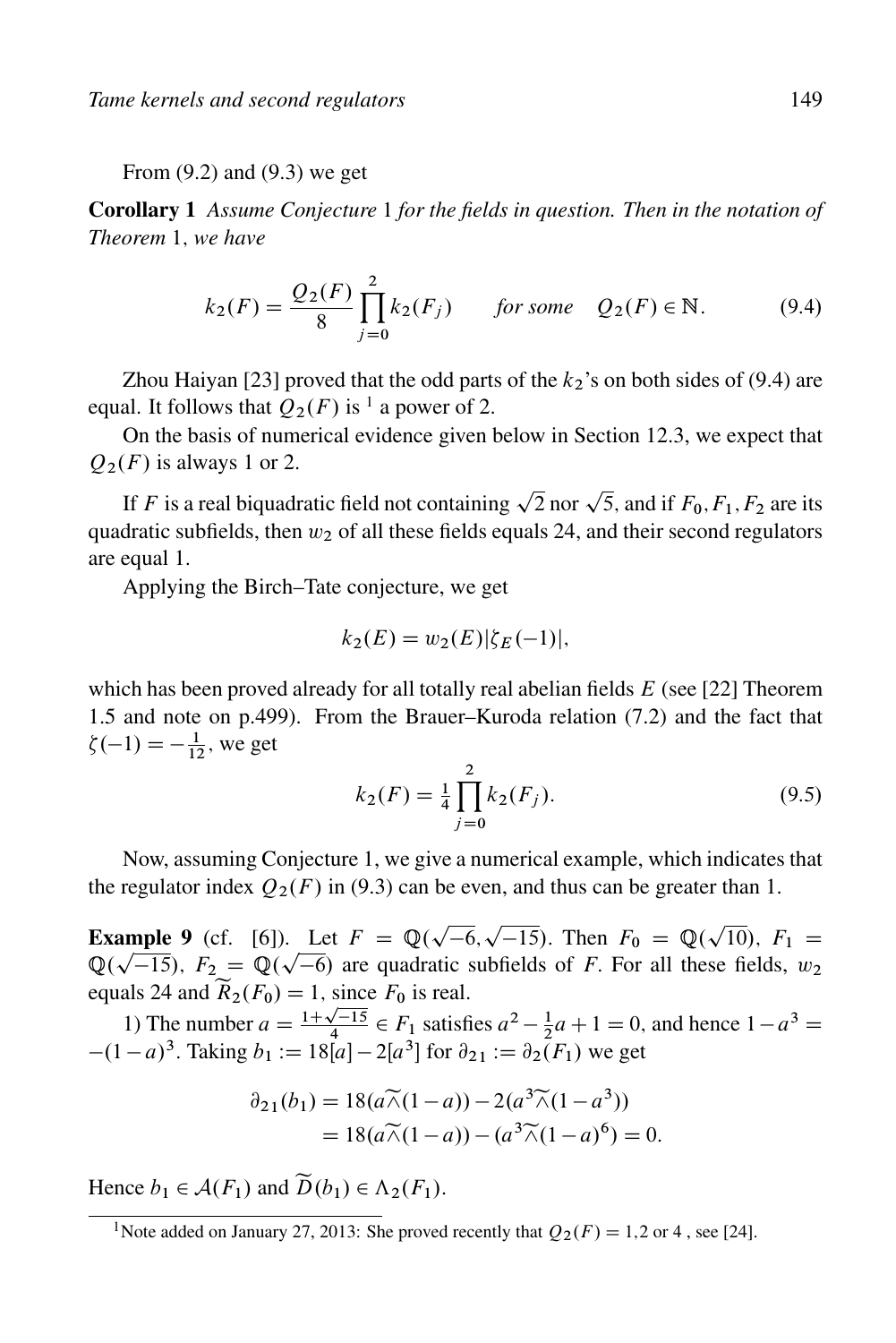Assuming Conjecture 1 for the field  $F_1$ , we get

$$
|\zeta_{F_1}^*(-1)| = \frac{\widetilde{R}_2(F_1)k_2(F_1)}{w_2(F_1)}.
$$
\n(9.6)

Since  $k_2(F_1) = 2$ ,  $w_2(F_1) = 24$ ,  $\zeta_{F_1}^*(-1) = -0.499525$  and  $\tilde{D}(b_1) = 5.99431$ , it follows from (9.6) that  $\widetilde{R}_2(F_1) = \widetilde{D}(b_1)$ , i.e.  $\widetilde{D}(b_1)$  generates the lattice  $\Lambda_2(F_1)$ .

2) We have  $a = a_1^2$ , where  $a_1 = \frac{\sqrt{10} + \sqrt{-6}}{4} \in F$ . Therefore in  $F^{\times} \tilde{\wedge} F^{\times}$  we have

$$
a^{3}\widetilde{\wedge}(-(1-a)^{3}) = a_{1}^{6}\widetilde{\wedge}(-(1-a)^{3}) = a_{1}^{6}\widetilde{\wedge}(1-a)^{3} = a^{3}\widetilde{\wedge}(1-a)^{3}.
$$

Consequently, for  $\partial_2 := \partial_2(F)$  we get

$$
\partial_2(b_1/2) = 9(a\widetilde{\wedge}(1-a)) - (a^3\widetilde{\wedge}(1-a^3)) = 9(a\widetilde{\wedge}(1-a)) - (a^3\widetilde{\wedge}(1-a)^3) = 0.
$$

Hence  $b_1/2 \in \mathcal{A}(F)$  and  $\widetilde{D}(b_1/2) = \frac{1}{2}\widetilde{D}(b_1) \in \Lambda_2(F)$ .

Let  $\widetilde{D}(b_2)$  be a generator of the lattice  $\Lambda_2(F_2)$ , where  $b_2 \in \mathcal{A}_2$ . Then  $\mathbb{D}(b_1/2)$ and  $\mathbb{D}(b_2)$  generate a sublattice of  $\Lambda_2(F)$  of covolume

$$
\left|\det\begin{pmatrix} \mathbb{D}(b_1/2) \\ \mathbb{D}(b_2) \end{pmatrix}\right| = \frac{1}{2} \left|\det\begin{pmatrix} \mathbb{D}(b_1) \\ \mathbb{D}(b_2) \end{pmatrix}\right| = \widetilde{R}_2(F_1)\widetilde{R}_2(F_2).
$$

Therefore  $\widetilde{R}_2(F_1)\widetilde{R}_2(F_2)$  is an integer multiple of  $\widetilde{R}_2(F)$  and from (9.3) it follows that  $O_2(F)$  is even.

### 10. The case of the dihedral Galois group  $D_{2p}$  and  $s = -1$

Let  $D_{2p}$  be the dihedral group of order  $2p$ , where p is an odd prime. It is the group of isometries of a regular  $p$ -gon with  $p$  vertices  $1,2,\ldots,p$ .

The group has a unique subgroup of order p generated by the rotation  $\tau =$  $(123...p)$ , and p subgroups of order 2 generated by symmetries.

Let  $\sigma = \sigma_p$  be the symmetry fixing the vertex p,

$$
\sigma = (1, p - 1)(2, p - 2) \cdots (\frac{p - 1}{2}, \frac{p + 1}{2}).
$$

Other symmetries are  $\sigma_j := \tau^j \sigma \tau^{-j}$ ,  $j = 1, 2, ..., p - 1$ . Then  $\sigma_j$  fixes the vertex j.

Let F be a Galois extension of Q with the Galois group  $G = D_{2p}$ . It has a unique quadratic subfield  $F_0$  fixed by  $\tau$ , and p subfields  $F_j$  fixed by  $\sigma_j$ ,  $j =$  $1,2,\ldots,p$ , of degree p.

We have  $\tau(F_j) = F_{j+1}$  for  $j = 1,2,...,p-1$  and  $\tau(F_p) = F_1$ .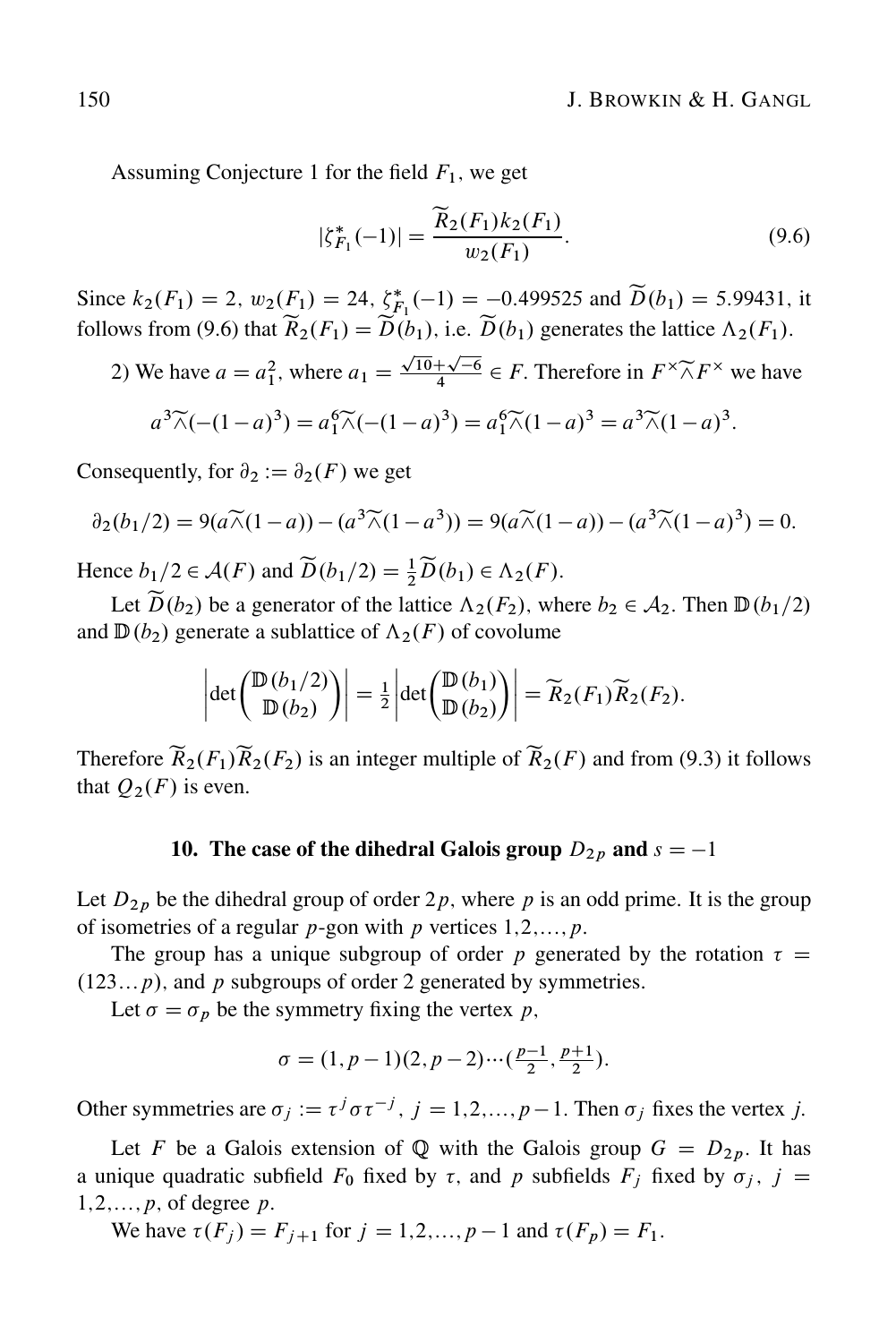Namely, if  $a \in F_i$  and  $\sigma_i(a) = a$  then  $\tau(a)$  satisfies

$$
\sigma_{j+1}(\tau(a)) = \tau^{j+1}\sigma\tau^{-j}(a) = \tau(\sigma_j(a)) = \tau(a).
$$

Therefore  $\tau(a) \in F_{j+1}$  and  $F_j = \tau^j(F_p)$  for  $j = 1,2,...,p$ .

Assume that the field  $F$  is complex. Then complex conjugation belongs to  $G$ , we may assume that  $\sigma = \sigma_p$  is the complex conjugation.

Then the field  $F_p$  fixed by  $\sigma$  is the unique maximal real subfield of F. We have

$$
r_2(F_0) = 1
$$
,  $r_2(F_j) = \frac{p-1}{2}$ ,  $j = 1, 2, ..., p$ ,  $r_2(F) = p$ .

We determine the complex places of the fields  $F_0, F_1, F_p$  and F.

Obviously, id is the complex place of  $F_0$ , and  $\tau^j$ ,  $j = 0,1,...,p-1$  are complex places of  $F$ .

Since  $\sigma \tau^j$  is a symmetry, we get  $\sigma \tau^j \sigma \tau^j = id$ , hence  $\sigma \tau^j = \tau^{-j} \sigma$ . Consequently

$$
\sigma(F_j) = \sigma \tau^j(F_p) = \tau^{-j} \sigma(F_p) = \tau^{p-j}(F_p) = F_{p-j}
$$

for  $j = 1, 2, ..., p - 1$ . It follows that the fields  $F_j$  and  $F_{p-j}$  are complex conjugate. Therefore the complex places of  $F_p$  are

 $\tau, \tau^2, \ldots, \tau^t$ , where  $t = \frac{p-1}{2}$ ,

and the complex places of  $F_1 = \tau(F_p)$  are

$$
id, \tau, \tau^2, \ldots, \tau^{t-1}.
$$

Now we describe the dilogarithmic lattices of the fields  $F_0, F_p$  and  $F_1$ .

The dilogarithmic lattice  $\Lambda_2(F_0)$  of rank 1 is generated by  $\tilde{D}(b_0)$  for some  $b_0 \in \mathcal{B}(F_0)$ . Hence

$$
\widetilde{R}_2(F_0) = \widetilde{D}(b_0). \tag{10.1}
$$

The dilogarithmic lattice  $\Lambda_2(F_p)$  of rank t is generated by the following vectors  $\mathbb{D}_{F_p}(b_1)$ ,...,  $\mathbb{D}_{F_p}(b_t)$  for some  $b_1,...,b_t \in \mathcal{B}(F_p)$ , where

$$
\mathbb{D}_{F_p}(b_j)=(\widetilde{D}(\tau(b_j)),\widetilde{D}(\tau^2(b_j)),\ldots,\widetilde{D}(\tau^t(b_j)).
$$

Consequently,

$$
\widetilde{R}_2(F_p) = |\det(U_1, U_2, \dots, U_t)|, \quad \text{where} \quad U_j = \begin{pmatrix} \widetilde{D}(\tau^j(b_1)) \\ \cdots \\ \widetilde{D}(\tau^j(b_t)) \end{pmatrix}, \quad j = 1, 2, \dots, t.
$$
\n(10.2)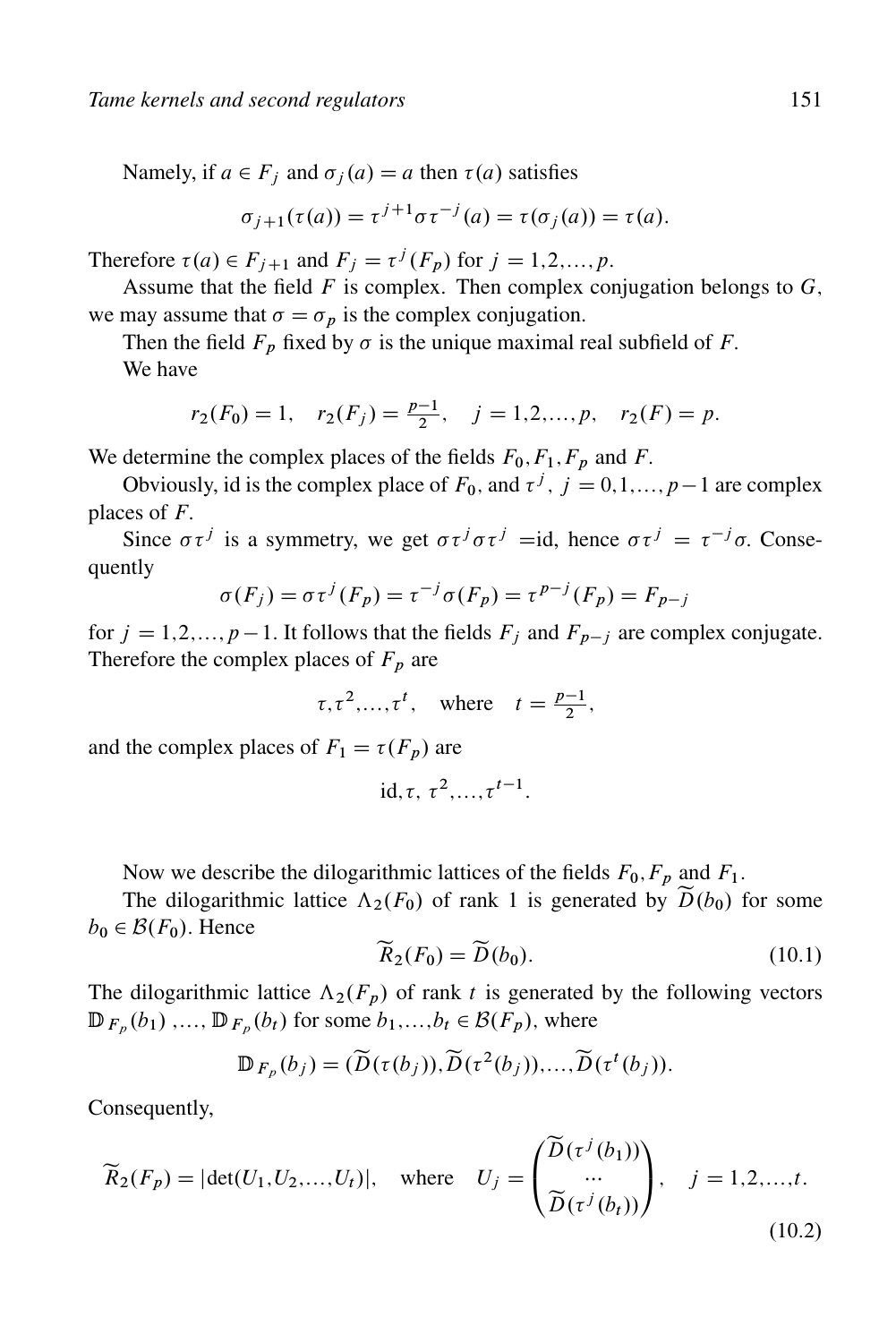Similarly, the dilogarithmic lattice  $\Lambda_2(F_1)$  of rank t is generated by the following vectors  $\mathbb{D}_{F_1}(b_{t+1}),...,\mathbb{D}_{F_1}(b_{2t})$  for some  $b_{t+1},...,b_{2t} \in \mathcal{B}(F_1)$ , where

$$
\mathbb{D}_{F_1}(b_j)=(\widetilde{D}(b_j),\widetilde{D}(\tau(b_j)),\ldots,\widetilde{D}(\tau^{t-1}(b_j))).
$$

Consequently,

$$
\widetilde{R}_2(F_1) = |\det(V_1, V_2, \dots, V_t)|, \quad \text{where} \quad V_j = \begin{pmatrix} \widetilde{D}(\tau^{t+j}(b_{t+1})) \\ \dots \\ \widetilde{D}(\tau^{t+j}(b_{2t})) \end{pmatrix}, \quad j = 1, 2, \dots, t.
$$
\n(10.3)

Since the Bloch groups  $\mathcal{B}(F_0), \mathcal{B}(F_p), \mathcal{B}(F_1)$  can be mapped canonically into  $\mathcal{B}(F)$ , the elements  $b_0$ ,  $b_1$ ,...,  $b_{2t}$  defined above can be considered as elements of  $\mathcal{B}(F)$ .

Therefore the lattice  $\Lambda'_2$  generated by elements  $\mathbb{D}_F(b_j)$ ,  $j = 0, 1, ..., 2t$ , where  $\mathbb{D}_F(b) = (\widetilde{D}(b), \widetilde{D}(\tau(b)), \widetilde{D}(\tau^2(b)), \ldots, \widetilde{D}(\tau^{p-1}(b)))$  for  $b \in \mathcal{B}(F)$ , is a sublattice of the dilogarithmic lattice  $\Lambda_2(F)$ .

We determine the covolume of  $\Lambda'_2$ . By the definition of  $\Lambda'_2$  we have

$$
covol(\Lambda_2') = |\det \begin{pmatrix} \mathbb{D}_F(b_0) \\ \mathbb{D}_F(b_1) \\ \dots \\ \mathbb{D}_F(b_{2t}) \end{pmatrix} |.
$$
 (10.4)

The first row of this matrix is simply

$$
(\widetilde{D}(b_0), \widetilde{D}(b_0), \ldots, \widetilde{D}(b_0)) = \widetilde{D}(b_0)(1, 1, \ldots, 1).
$$

The  $(j + 1)$ st row, where  $1 \le j \le t$ , is

The  $(j + 1)$ st row, where  $t + 1 \le j \le 2t$ , is

$$
(\widetilde{D}(\tau(b_j)), \widetilde{D}(\tau^2(b_j)), \ldots, \widetilde{D}(\tau^t(b_j)), \widetilde{D}(\tau^{t+1}(b_j)), \ldots, \widetilde{D}(\tau^{2t}(b_j)), \widetilde{D}(\tau^{2t+1}(b_j)))
$$

$$
= (\widetilde{D}(\tau(b_j)), \widetilde{D}(\tau^2(b_j)),..., \widetilde{D}(\tau^t(b_j)), -\widetilde{D}(\tau^t(b_j)),..., -\widetilde{D}(\tau(b_j)),0),
$$

since  $\tau^k(b_j)$  and  $\tau^{p-k}(b_j)$  are complex conjugate and  $\tau^{2t+1}(b_j) = \tau^p(b_j) = b_j$  is real.

$$
(\widetilde{D}(\tau(b_j)), \widetilde{D}(\tau^2(b_j)), \dots, \widetilde{D}(\tau^{t-1}(b_j)), \widetilde{D}(\tau^t(b_j)), \widetilde{D}(\tau^{t+1}(b_j)), \dots, \widetilde{D}(\tau^{2t}(b_j)), \widetilde{D}(\tau^{2t+1}(b_j)))
$$
  
= 
$$
(\widetilde{D}(\tau(b_j)), \widetilde{D}(\tau^2(b_j)), \dots, \widetilde{D}(\tau^{t-1}(b_j)), -\widetilde{D}(\tau^{t-1}(b_j)), \dots, -\widetilde{D}(\tau(b_j)), -\widetilde{D}(b_j), 0, \widetilde{D}(b_j)),
$$

since  $\tau^k(b_j)$  and  $\tau^{2t-k}(b_j)$  are complex conjugate and  $\tau^{2t}(b_j) = \tau^{p-1}(b_j)$  is real.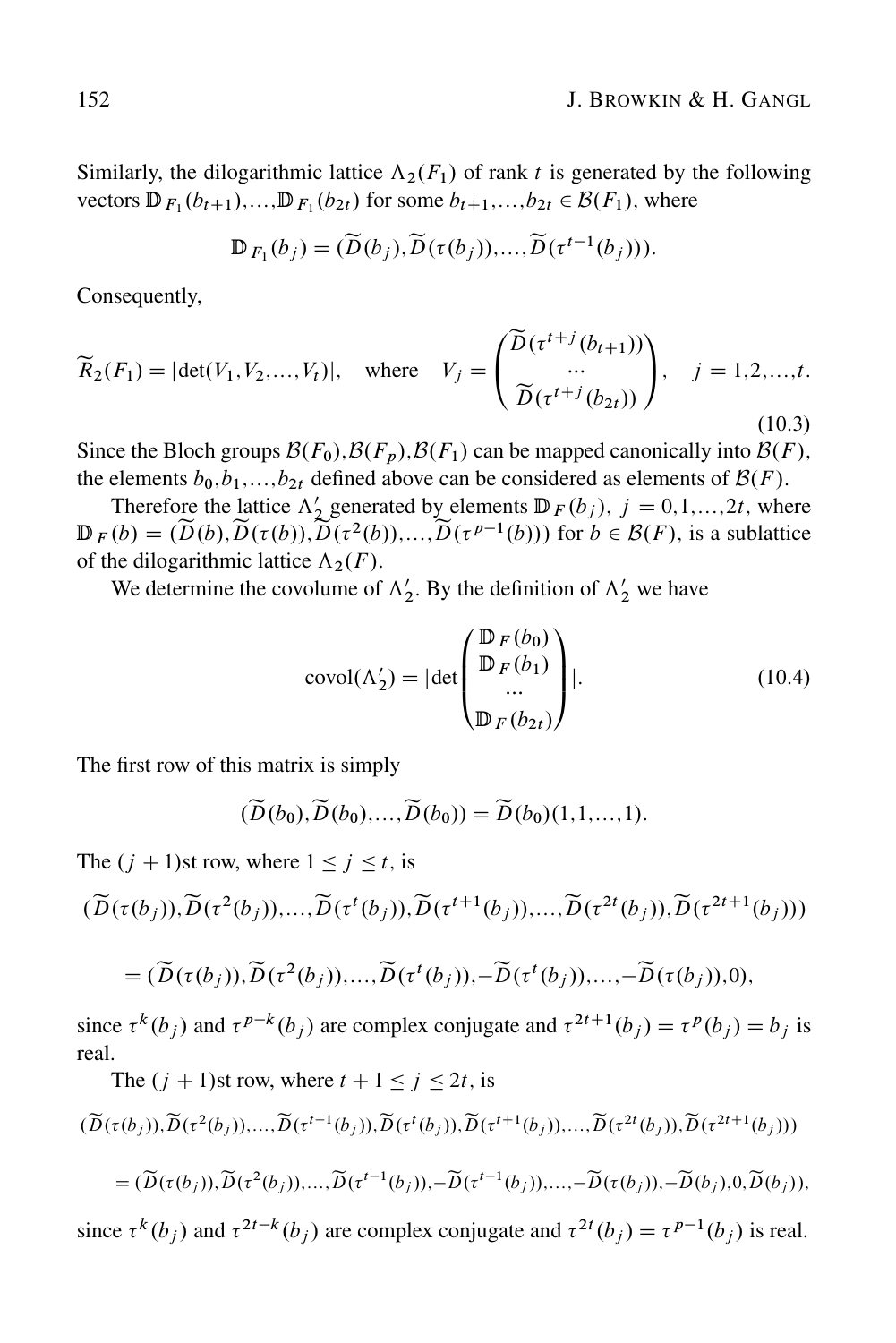Hence covol $(\Lambda'_2)$  is the absolute value of the determinant of the matrix

$$
\widetilde{D}(b_0) \begin{pmatrix}\n1 & 1 & \cdots & 1 & 1 \\
U_1 & U_2 & \cdots & U_{p-1} & U_p \\
V_2 & V_3 & \cdots & V_p & V_1\n\end{pmatrix}
$$
\n
$$
= \widetilde{D}(b_0) \begin{pmatrix}\n1 & 1 & \cdots & 1 & 1 & 1 & \cdots & 1 & 1 & 1 \\
U_1 & U_2 & \cdots & U_{t-1} & U_t & -U_t & \cdots & -U_2 & -U_1 & 0 \\
V_2 & V_3 & \cdots & V_t & -V_t & -V_{t-1} & \cdots & -V_1 & 0 & V_1\n\end{pmatrix},
$$
\n(10.6)

where  $U_i$ ,  $V_i$  are given by (10.2) and (10.3).

**Lemma 1** (On the "circulant" matrix) Let M be the last matrix in  $(10.6)$ , where  $U_i$ *and* V<sup>j</sup> *are arbitrary column vectors of height* t: *Then*

$$
|\det(M)| = (2t+1)|\det(U_1,...,U_t) \cdot \det(V_1,...,V_t)|.
$$

Proof: We operate on columns of  $M$  as follows:

1) Add the column containing  $U_i$  to the column containing  $-U_j$  for  $j = 1,...,t$ . We obtain

 $\overline{1}$  $\mathbf{I}$ first *t* columns  $\begin{array}{ccccccccc} & 2 & & 2 & & \cdots & 2 & & 2 & 1 \end{array}$ as in M0 0 0 0 0 00  $-V_t - V_{t-1}$   $V_t - V_{t-2}$   $V_{t-1} - V_{t-3}$   $\cdots$   $V_4 - V_2$   $V_3 - V_1$   $V_2$   $V_1$  $\sqrt{2}$  $\cdot$ 

2) Add the *j* th column to the  $(j-2)$ nd consecutively for  $j = 2t + 1, 2t, 2t - 1, ..., t + 1$ 3; i.e. we begin with the last column. We get

$$
\begin{pmatrix}\n\text{first } t \text{ columns } & t+1 & t & t-1 & \cdots & 4 & 3 & 2 & 1 \\
\text{as in } M & 0 & 0 & 0 & \cdots & 0 & 0 & 0 & 0 \\
& -V_t & V_t & V_{t-1} & \cdots & V_4 & V_3 & V_2 & V_1\n\end{pmatrix}.
$$

3) Adding the  $(t + 2)$ nd column to the  $(t + 1)$ st, we get

$$
M' := \begin{pmatrix} \text{first } t & \text{columns} & 2t + 1 & t & t - 1 & \cdots & 4 & 3 & 2 & 1 \\ & \text{as in } M & & 0 & 0 & 0 & \cdots & 0 & 0 & 0 & 0 \\ & & & 0 & & V_t & V_{t-1} & \cdots & V_4 & V_3 & V_2 & V_1 \end{pmatrix}.
$$

From the above it follows that  $\det M = \det M'$ . Now we apply to  $\det M'$  the Laplace formula with respect to the  $(t + 1)$ st column. We get

$$
|\det M'| = (2t+1)|\det\begin{pmatrix} U_1 & U_2 & \cdots & U_t & 0 & 0 & \cdots & 0 & 0 \\ * & * & * & * & V_t & V_{t-1} & \cdots & V_2 & V_1 \end{pmatrix}|.
$$

Hence the lemma follows.

 $\Box$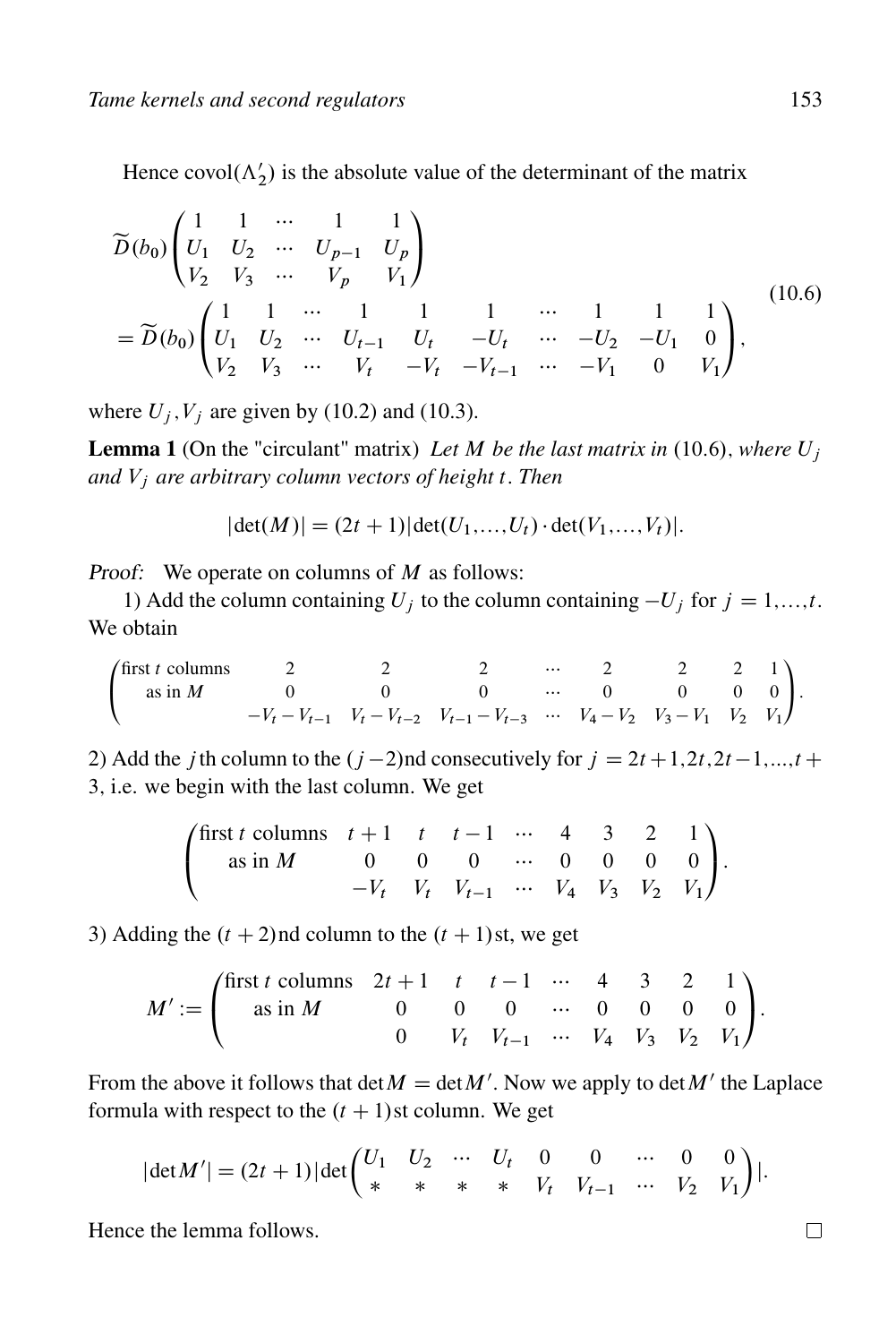Consequently, by (10.4), (10.5) and Lemma 1, we get

$$
covol(\Lambda_2') = p\widetilde{R}_2(F_0)\widetilde{R}_2(F_p)\widetilde{R}_2(F_1) = p\widetilde{R}_2(F_0)\widetilde{R}_2(F_1)^2,\tag{10.5}
$$

since the isomorphic fields  $F_1$  and  $F_p$  have equal second regulators, and  $2t + 1 = p$ .

Thus we have proved

**Theorem 2** If F is a Galois extension of Q with the dihedral Galois group  $D_{2p}$ , *where p is an odd prime, and if F is not totally real and satisfies*  $w_2(F) = 24$ *, then* 

$$
\widetilde{R}_2(F) = \frac{p}{Q_2(F)} \widetilde{R}_2(F_0) \widetilde{R}_2(F_1)^2 \quad \text{for some} \quad Q_2(F) \in \mathbb{N},
$$

*where*  $F_0$  *is the unique quadratic subfield of*  $F$  *and*  $F_1$  *is a subfield of degree*  $p$ *.* 

Corollary 2 *In the notation of Theorem* 2; *assume that Conjecture* 1 *holds for all fields in question and that they satisfy*  $w_2(\cdot) = 24$ . *Then* 

$$
k_2(F) = \frac{Q_2(F)}{4p} k_2(F_0) k_2(F_1)^2 \quad \text{for some } 2 \quad Q_2(F) \in \mathbb{N}.
$$

### 11. The case of the alternating Galois group  $A_4$  and  $s = -1$

Let F be a complex field Galois over Q with the Galois group  $G = A_4$ . We can assume that  $\sigma := (12)(34)$  is complex conjugation. Then  $F_6 := F^{\sigma}$  is the maximal real subfield of F of degree 6 over Q and  $F_4 := F^{(234)}$ ,  $F'_4 := F^{(124)}$ are isomorphic but not complex conjugate subfields of  $F$  of degree 4 over  $Q$ . Let  $\tau := (13)(24)$ . Then  $F_3 := F^{\langle \sigma, \tau \rangle}$  is a totally real cubic cyclic subfield of  $F_6$ .

We have  $r_2(F_6) = r_2(F_4) = r_2(F_4') = 2$  and  $r_2(F) = 6$ . Let  $\rho := (123)$ . One can verify that the complex places for these fields are

$$
\rho
$$
 and  $\rho^{-1}$  for  $F_6$ ,  
id and  $\tau$  for  $F_4$  and  $F'_4$ ,  
id,  $\tau$ ,  $\rho$ , (142),  $\rho^{-1}$  and (234) for  $F$ .

Let  $b_1, b_2 \in \mathcal{B}(F_6)$ ,  $b_3, b_4 \in \mathcal{B}(F_4)$ , and  $b_5, b_6 \in \mathcal{B}(F_4')$  define the lattices  $\Lambda_2(F_6)$ ,  $\Lambda_2(F_4)$ , and  $\Lambda_2(F'_4)$ , respectively. Then

$$
\widetilde{R}_2(F_6) = |\det\begin{pmatrix} \mathbb{D}(b_1) \\ \mathbb{D}(b_2) \end{pmatrix}|, \widetilde{R}_2(F_4) = |\det\begin{pmatrix} \mathbb{D}(b_3) \\ \mathbb{D}(b_4) \end{pmatrix}|, \text{ and } \widetilde{R}_2(F_4') = |\det\begin{pmatrix} \mathbb{D}(b_5) \\ \mathbb{D}(b_6) \end{pmatrix}|.
$$

<sup>&</sup>lt;sup>2</sup>Note added on January 27, 2013: Zhou Haiyan proved recently that in the case  $p = 3$  we have  $Q_2(F) = 1,3,9$  or 27, see [24].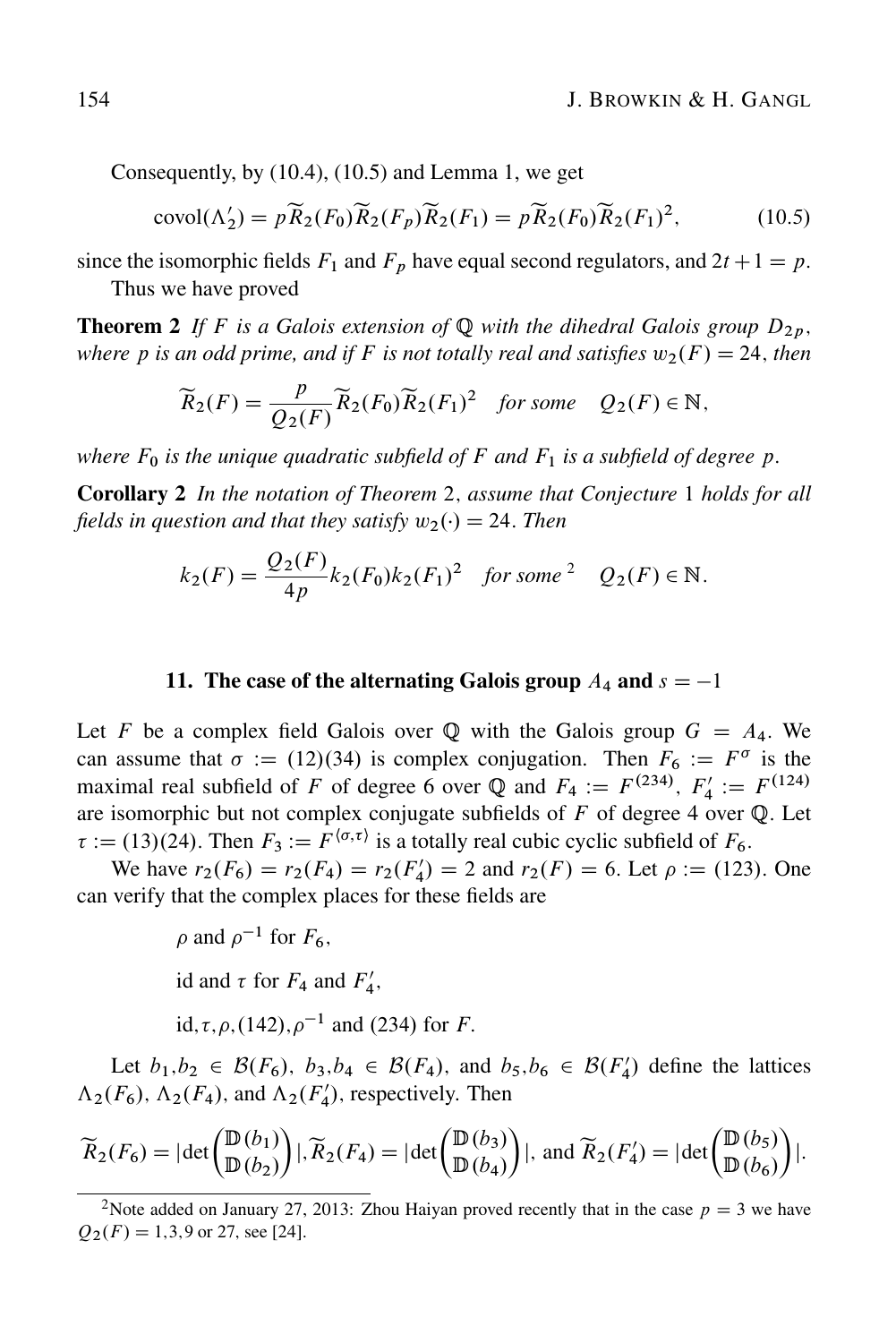Since the elements  $b_j$ ,  $j = 1,...,6$ , belong to  $\mathcal{B}(F)$ , they define a sublattice  $\Lambda'_2(F)$ of the lattice  $\Lambda_2(F)$ . We have

$$
\text{covol}(\Lambda_2'(F)) = |\det\begin{pmatrix} 0 & 0 & \widetilde{D}(b_3) & \widetilde{D}(b_4) & \widetilde{D}(b_5) & \widetilde{D}(b_6) \\ 0 & 0 & \widetilde{D}(\tau b_3) & \widetilde{D}(\tau b_4) & \widetilde{D}(\tau b_5) & \widetilde{D}(\tau b_6) \\ \widetilde{D}(\rho b_1) & \widetilde{D}(\rho b_2) & -\widetilde{D}(b_3) & -\widetilde{D}(b_4) & \widetilde{D}(\tau b_5) & \widetilde{D}(\tau b_6) \\ -\widetilde{D}(\rho b_1) & -\widetilde{D}(\rho b_2) & -\widetilde{D}(\tau b_3) & -\widetilde{D}(\tau b_4) & \widetilde{D}(b_5) & \widetilde{D}(b_6) \\ -\widetilde{D}(\rho^{-1} b_1) & -\widetilde{D}(\rho^{-1} b_2) & -\widetilde{D}(\tau b_3) & -\widetilde{D}(\tau b_4) & \widetilde{D}(\tau b_5) & \widetilde{D}(\tau b_6) \\ \widetilde{D}(\rho^{-1} b_1) & \widetilde{D}(\rho^{-1} b_2) & \widetilde{D}(b_3) & \widetilde{D}(b_4) & -\widetilde{D}(b_5) & -\widetilde{D}(b_6) \end{pmatrix}|.
$$

After computing this determinant we get

$$
\text{covol}(\Lambda_2'(F)) = 4\widetilde{R}_2(F_6)\widetilde{R}_2(F_4)\widetilde{R}_2(F_4') = 4\widetilde{R}_2(F_6)\widetilde{R}_2(F_4)^2,\tag{11.1}
$$

since isomorphic fields have equal second regulators.

Let  $Q_2(F)$  be the index of  $\Lambda'_2(F)$  in  $\Lambda_2(F)$ . Then

$$
covol(\Lambda_2'(F)) = Q_2(F)covol(\Lambda_2(F)) = Q_2(F)\widetilde{R}_2(F).
$$

Thus, by (11.1), we have proved

**Theorem 3** If F is a complex Galois extension of  $\mathbb Q$  with Galois group  $A_4$ , *satisfying*  $w_2(F) = 24$ *, then in the above notation we have* 

$$
\widetilde{R}_2(F) = \frac{4}{Q_2(F)} \widetilde{R}_2(F_6) \widetilde{R}_2(F_4)^2, \quad \text{for some} \quad Q_2(F) \in \mathbb{N}.
$$

**Corollary 3** Assuming Conjecture 1 for the fields in question and that  $w_2(F) = 24$ , *we have in the notation of Theorem* 3 *that*

(i) 
$$
k_2(F) = \frac{Q_2(F)}{16} k_2(F_6) k_2(F_4)^2
$$
 for some  $Q_2(F) \in \mathbb{N}$ .

*and*

$$
(ii) \t k_2(F_6) = \frac{\tilde{R}_2(F_4)}{2\tilde{R}_2(F_6)}k_2(F_3)k_2(F_4).
$$

Proof: From the Brauer-Kuroda relation given in Example 4, we get

$$
\zeta_F \zeta^2 = \zeta_{F_6} \zeta_{F_4}^2. \tag{11.2}
$$

Then, by Conjecture 1, we obtain

$$
4\widetilde{R}_2(F)k_2(F) = \widetilde{R}_2(F_6)\widetilde{R}_2(F_4)^2k_2(F_6)k_2(F_4)^2
$$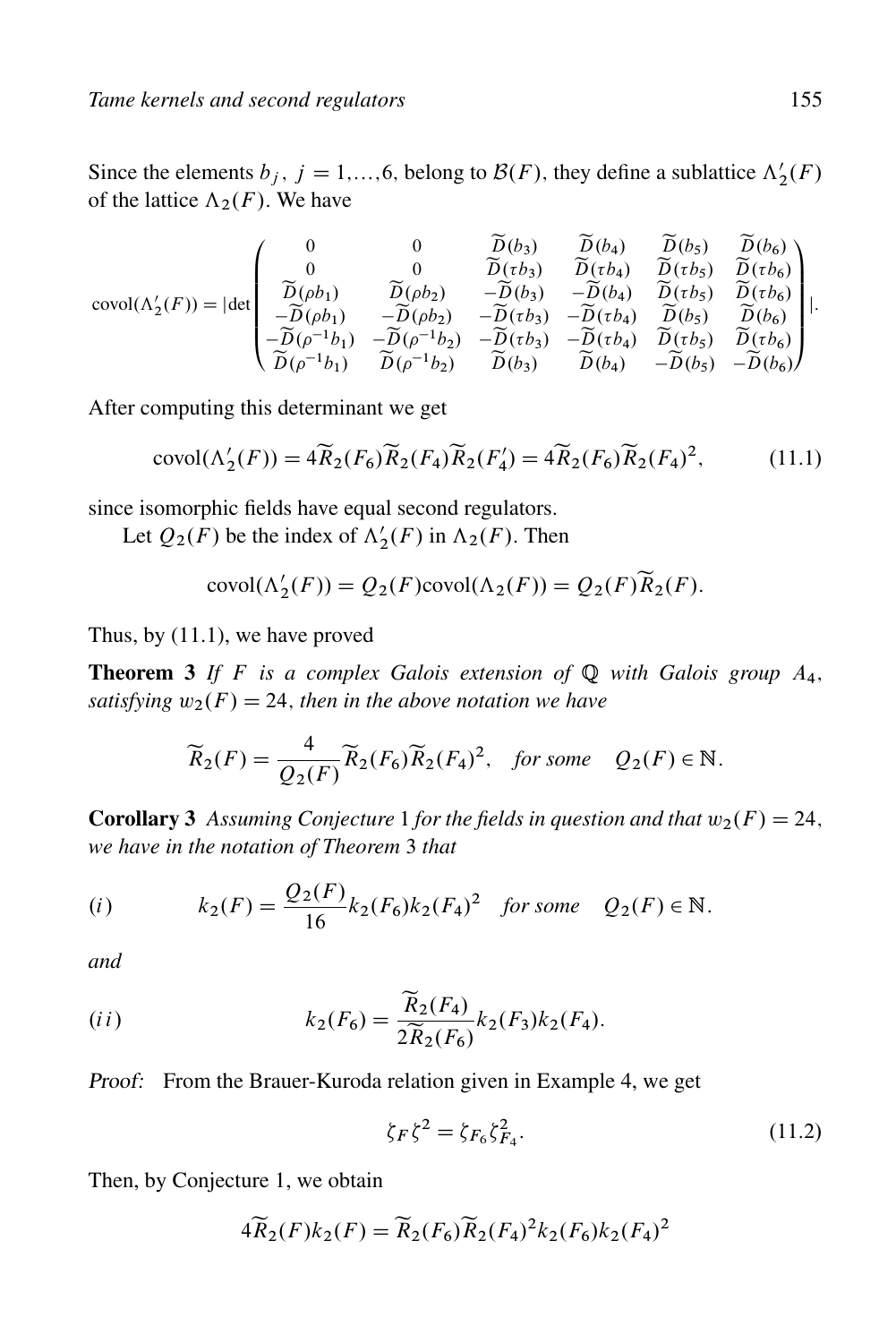and by Theorem 3, we get the first part of the corollary.

From the Brauer-Kuroda relation given in Example 2 applied to the Galois extension  $F/F_3$  with Galois group  $\mathbb{Z}/2 \times \mathbb{Z}/2$ , we get

$$
\zeta_F \zeta_{F_3}^2 = \zeta_{F_6}^3,\tag{11.3}
$$

since all three sextic subfields of  $F$  are isomorphic.

Eliminating  $\zeta_F$  from (11.2) and (11.3), we obtain

$$
\zeta_{F_6}^2 \zeta^2 = \zeta_{F_3}^2 \zeta_{F_4}^2.
$$

Hence  $\zeta_{F_6} \zeta = \zeta_{F_3} \zeta_{F_4}$ , since for real  $s > 1$  every Dedekind zeta function of a number field takes positive values.

Then, by Conjecture 1, we get

$$
2\widetilde{R}_2(F_6)k_2(F_6) = \widetilde{R}_2(F_4)k_2(F_3)k_2(F_4),\tag{11.4}
$$

since  $\widetilde{R}_2(F_3) = 1$ . Thus the regulators  $\widetilde{R}_2(F_6)$  and  $\widetilde{R}_2(F_4)$  differ by a rational factor. From  $(11.4)$  we obtain the second part of the corollary.  $\Box$ 

## Part III. Numerical Examples

#### *12.1. Introduction*

For a number of Galois extensions  $F$  of  $\mathbb Q$  with dihedral Galois groups (i.e. of type  $D_{2p}$ , for some  $p \ge 3$  not necessarily a prime), we compare the Brauer-Kuroda relation at  $s = -1$  with the associated numerical regulator values.

We also consider biquadratic extensions and  $A_4$ -extensions of  $\mathbb Q$ , and find in the latter case a surprising coincidence of regulators, which result from *different* lattices of certain subfields.

Our set-up is the following: We assume that (a version of) the Lichtenbaum Conjecture in weight 2 holds and combine it with results of Bloch and Suslin which relate  $K_3(F)$  to the Bloch group and the Borel regulator to the Bloch-Wigner dilogarithm function  $D(z)$  given above.

Numerous experiments support and suggest the following formulation (cf.  $(4.1)$ :

$$
\zeta_F^*(-1) \stackrel{?}{=} \pm \frac{k_2(F)\tilde{R}_2(F)}{w_2(F)},\tag{12.1}
$$

where we put

•  $k_2(F) = #K_2\mathcal{O}_F$ , the order of the K-group of the number ring, as in the text above,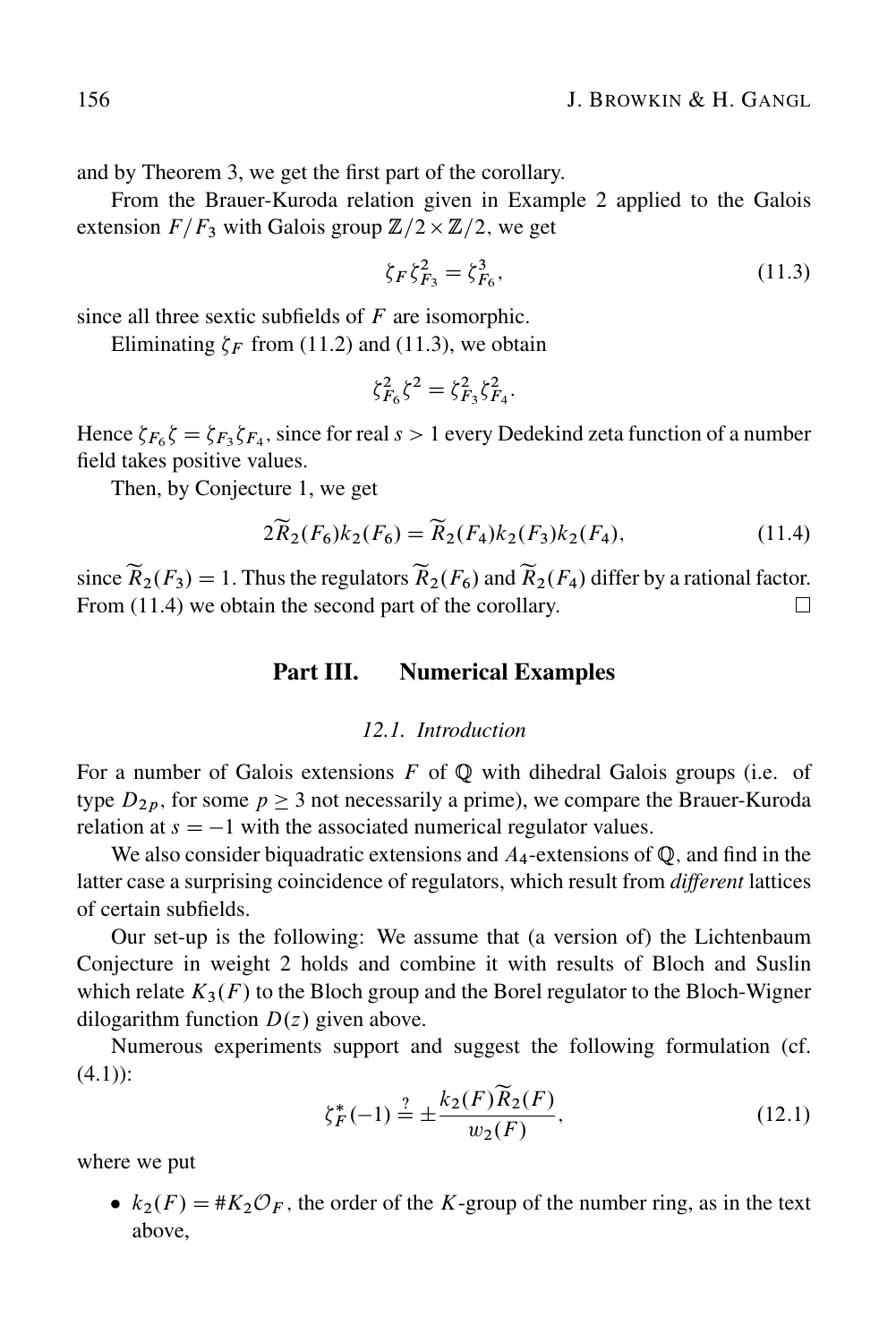- $w_2(F)$  also as in the text above,
- $\widetilde{R}_2(F) = \text{covol}(\Lambda_2(F))$ , where the lattice

$$
\Lambda_2(F) = \left\langle (\frac{1}{\pi} D \circ \sigma_j(\xi))_j | \xi \in \ker(\partial_2 : \mathbb{Z}[F] \to F^\times \widetilde{\wedge} F^\times) \right\rangle
$$

is generated by the images, under the normalized Bloch-Wigner dilogarithm function  $\widetilde{D}(z) = \frac{1}{\pi} D(z)$ , of all the elements in the Bloch group  $\mathcal{B}(F)$ , where the  $\sigma_i : F \to \mathbb{C}$  represent  $r_2$  complex embeddings of F (one for each pair of complex conjugate ones).

#### *12.2. What we compute*

Our program, written with the computer algebra package GP-PARI [18], finds a set of elements in the Bloch group, and in many cases sufficiently many of them to generate a sublattice of full rank of the lattice  $\Lambda_2(F)$  and hence we get a meaningful covolume. With these data we can form the quotient of covolumes of the regulator lattices for the subfields of a given field and compare it to the theoretical prediction in the text above. Moreover, we can compare it to the corresponding Dedekind zeta values at  $s = -1$ , which we can conveniently obtain via Magma [4], and get conjectural values for the  $K_2$ -orders of the number rings involved. For more details see e.g. [9].

**Caveat:** We will use the notation  $\dot{=}$  below to indicate that two sides are equal up to several digits (usually we work with a minimum precision of 30 digits), but often *under the further assumption* that we have found the actual lattice generated by the Bloch group. Note that we cannot prove in any single case that the elements found will suffice to generate the full group. In fact for fields of degree  $> 10$ , say, this assumption is presumably overly optimistic.

#### *12.3. Biquadratic cases*

The Galois group of a biquadratic extension  $F_4$  of signature  $(0,2)$  is the Klein 4group (note that this can be viewed as a dihedral group with 4 elements, i.e. as  $D_{2p}$ with  $p = 2$ , but its behaviour is rather different from the other  $D_{2p}$ ,  $p > 2$ ).

In a nutshell, the experiments hint at a strong correlation: if we denote the two imaginary quadratic subfields of  $F_4$  by  $F_1$  and  $F_2$ , then we find for the regulator quotients (see Theorem 1)

$$
\frac{2}{Q_2(F)} = \frac{\widetilde{R}_2(F_4)}{\widetilde{R}_2(F_1)\widetilde{R}_2(F_2)} \doteq 1 \quad \text{or} \quad \doteq 2.
$$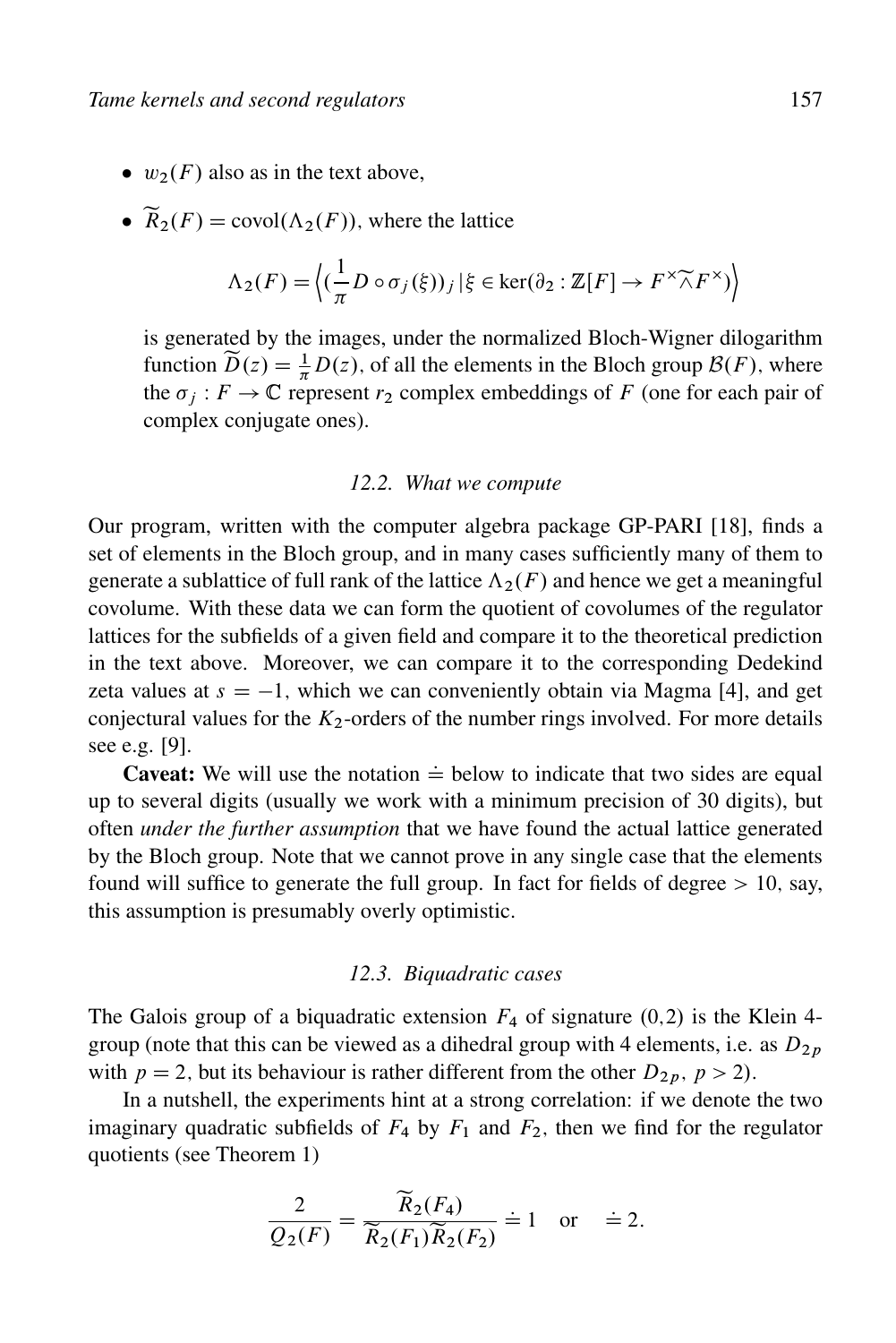Moreover, the pattern evolving is that this quotient seems to be equal to 1 if the "Birch-Tate-Lichtenbaum quotients"

$$
\frac{w_2(F)\zeta_F^*(-1)}{\widetilde{R}_2(F)}
$$

for  $F = F_1$  and  $F = F_2$  (which are conjecturally equal to the orders of the K-groups # $K_2(\mathcal{O}_{F_1})$  and # $K_2(\mathcal{O}_{F_2})$ , respectively) are odd. Otherwise it is usually equal to 2, with few exceptions (for  $d_1 = -4$  and  $d_2 = -51, -123$ , or  $d_2 = -132$  we couldn't with few exceptions (for  $u_1 = -4$  and  $u_2 = -31, -123$ , or  $u_2 = -132$  we counting that a better regulator lattice for  $F_4 = \mathbb{Q}(\sqrt{d_1}, \sqrt{d_2})$  to make the index quotient 2).

a better regulator fattice for  $F = \mathbb{Q}(\sqrt{a_1}, \sqrt{a_2})$  to make the muex quotient 2).<br>We give an explicit example for  $F = \mathbb{Q}(\sqrt{-11}, \sqrt{-19})$ . With subfields  $F_1 =$ we give an explicit example for  $\Gamma$ <br> $\mathbb{Q}(\sqrt{-11})$  and  $F_2 = \mathbb{Q}(\sqrt{-19})$ , we get

$$
\widetilde{R}_2(F) \doteq 528.23
$$
,  $\widetilde{R}_2(F_1) \doteq 16.59$ , and  $\widetilde{R}_2(F_2) \doteq 31.83$ ,

with quotient 1. Here we know (from Tate [21] and Skałba [20]) that both groups  $K_2 \mathcal{O}_{F_i}$   $(j = 1,2)$  are trivial.

Similarly, if  $F_1 = \mathbb{Q}(\sqrt{-571})$  (still considering  $F_2 = \mathbb{Q}(\sqrt{-19})$ ), where we know from [2] that  $K_2 \mathcal{O}_{F_1} = \mathbb{Z}/5\mathbb{Z}$ , then

$$
\widetilde{R}_2(F) \doteq 32315.473
$$
,  $\widetilde{R}_2(F_1) \doteq 1015.004$ , and  $\widetilde{R}_2(F_2) \doteq 31.83$ ,

still leaving the quotient 1.

If we consider instead  $F_1 = \mathbb{Q}(\sqrt{-23})$ , for which  $K_2 \mathcal{O}_{F_1} = \mathbb{Z}/2\mathbb{Z}$  has *even* order, we find

$$
\frac{\widetilde{R}_2(F)}{\widetilde{R}_2(F_1)} \doteq \frac{2463.935}{38.695} \doteq 2 \cdot \widetilde{R}_2(F_2),
$$

whereas for  $F_1 = \mathbb{Q}(\sqrt{-51})$ , for which also  $K_2 \mathcal{O}_{F_1} = \mathbb{Z}/2\mathbb{Z}$ , we obtain

$$
\frac{\widetilde{R}_2(F)}{\widetilde{R}_2(F_1)} \doteq \frac{2409.997}{75.695} \doteq \widetilde{R}_2(F_2).
$$

The former case is the more common one when considering that quotient in the case that at least one of the  $K_2$ -orders is even, but the latter case also occurs for certain distinguished discriminants.

Inguished discriminants.<br>Let us recall that for an imaginary quadratic field  $F = \mathbb{Q}(\sqrt{-d})$ , the order of  $K_2(\mathcal{O}_F)$  is odd iff  $d = 1,2,p$  or 2p, where  $p \equiv \pm 3 \pmod{8}$  is a prime, see [8].

### *12.4. Dihedral cases*

*The case p* = 3. We looked at several number fields of the form  $F = \mathbb{Q}(\sqrt[3]{d}, \sqrt{-3})$ which have Galois group  $D_6 \cong S_3$ . As a typical case, take  $d = 2$  : we find, using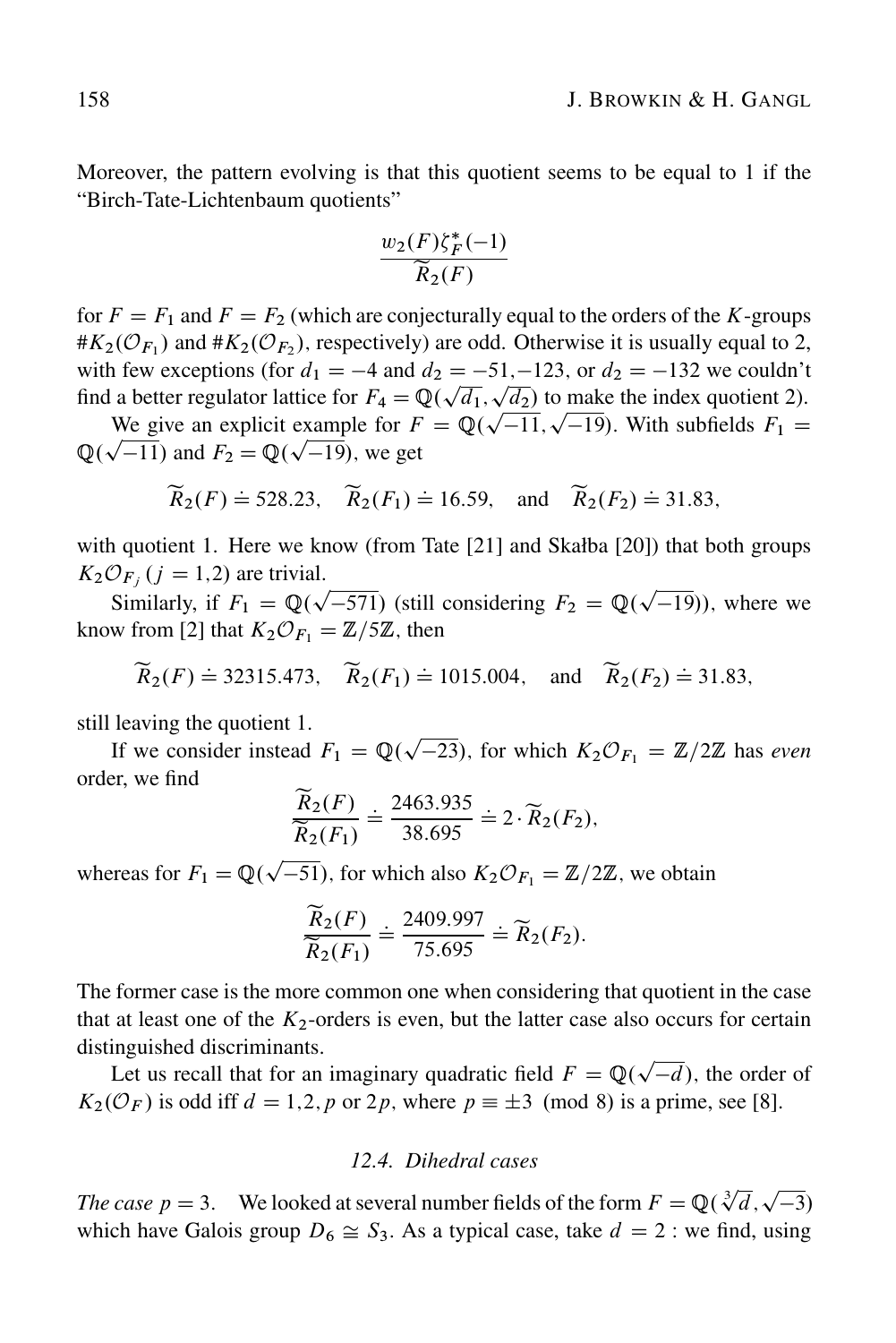the notation  $F_0 = \mathbb{Q}(\sqrt{-3})$  for the unique quadratic subfield and  $F_1 = \mathbb{Q}(\sqrt[3]{d})$  for one of the three isomorphic cubic subfields of  $F$ :

$$
\widetilde{R}_2(F)
$$
 = 389.3591874/ $\pi^3$  = 12.55743124,  
\n $\widetilde{R}_2(F_1)$  = 13.84967835/ $\pi$  = 4.408489539,  
\n $\widetilde{R}_2(F_0)$  = 2.029883212/ $\pi$  = 0.646131894,

from which we find for the quotient (see Theorem 2)

$$
\frac{3}{Q_2(F)} = \frac{\widetilde{R}_2(F)}{\widetilde{R}_2(F_1)^2 \widetilde{R}_2(F_0)} = 1.
$$

The corresponding quotient for the fields  $F = \mathbb{Q}(\sqrt[3]{d}, \sqrt{-3})$  with squarefree  $d < 50$ is either 3 (for  $d = 17,19,22,23,33,34,37$ ) or 1 (for the remaining d). The elements found by the program which conjecturally generate the corresponding Bloch group are typically too complicated to write down here.

*The case*  $p \ge 5$ . For  $5 \le p \le 14$ ,  $p \ne 12,13$ , we considered one polynomial each defining a Galois extension  $F_{2p}$  of  $\mathbb Q$  with Galois group  $D_{2p}$ , as linked from the GP-PARI website.

• 1. *The case*  $p = 5$ . We consider the field  $F_{10}$  defined by the polynomial  $\sum_{i=1}^{10} a_i x^i$ , where  $(a_i)_{i} = (1 \ 1 \ 2 \ 1 \ 10 \ 18 \ 20 \ 18 \ 12 \ 5 \ 1)$  of discrimi  $_{i=0}^{10}$   $c_i x^i$ , where  $(c_i)_i = (1,1,2,-1,10,-18,20,-18,12,-5,1)$ , of discriminant  $-47^5$  and signature  $(r_1,r_2) = (0,5)$ , which is Galois over Q with Galois group  $D_{10}$ .

Its (up to an isomorphism) unique degree 5 subfield  $F_5$  can be described by  $\sum_{i=0}^{5} c_i x^{i}$ , where  $(c_i)_i = (-11, 5, -2, 7, -5, 1)$ , and is of discriminant 47<sup>2</sup> and signature  $(1,2)$ .

Its unique degree 2 subfield  $F_2$  is the imaginary quadratic field of discriminant  $-47.$ 

Magma gives  $\zeta_{F_{10}}^*(-1) \doteq -3.75562$  and our program, written in GP-PARI, finds a conjectural dilogarithm regulator

$$
\widetilde{R}_2(F_{10}) \doteq 13791.5413/\pi^5 \doteq 45.06749724.
$$

Hence, since  $w_2(F_{10}) = 24$ , we are led to

$$
2\widetilde{R}_2(F_{10}) \doteq -w_2(F_{10})\zeta_{F_{10}}^*(-1).
$$

For explicit (and short) elements in the Bloch group of  $F_{10}$ , see [9], §5.1.1.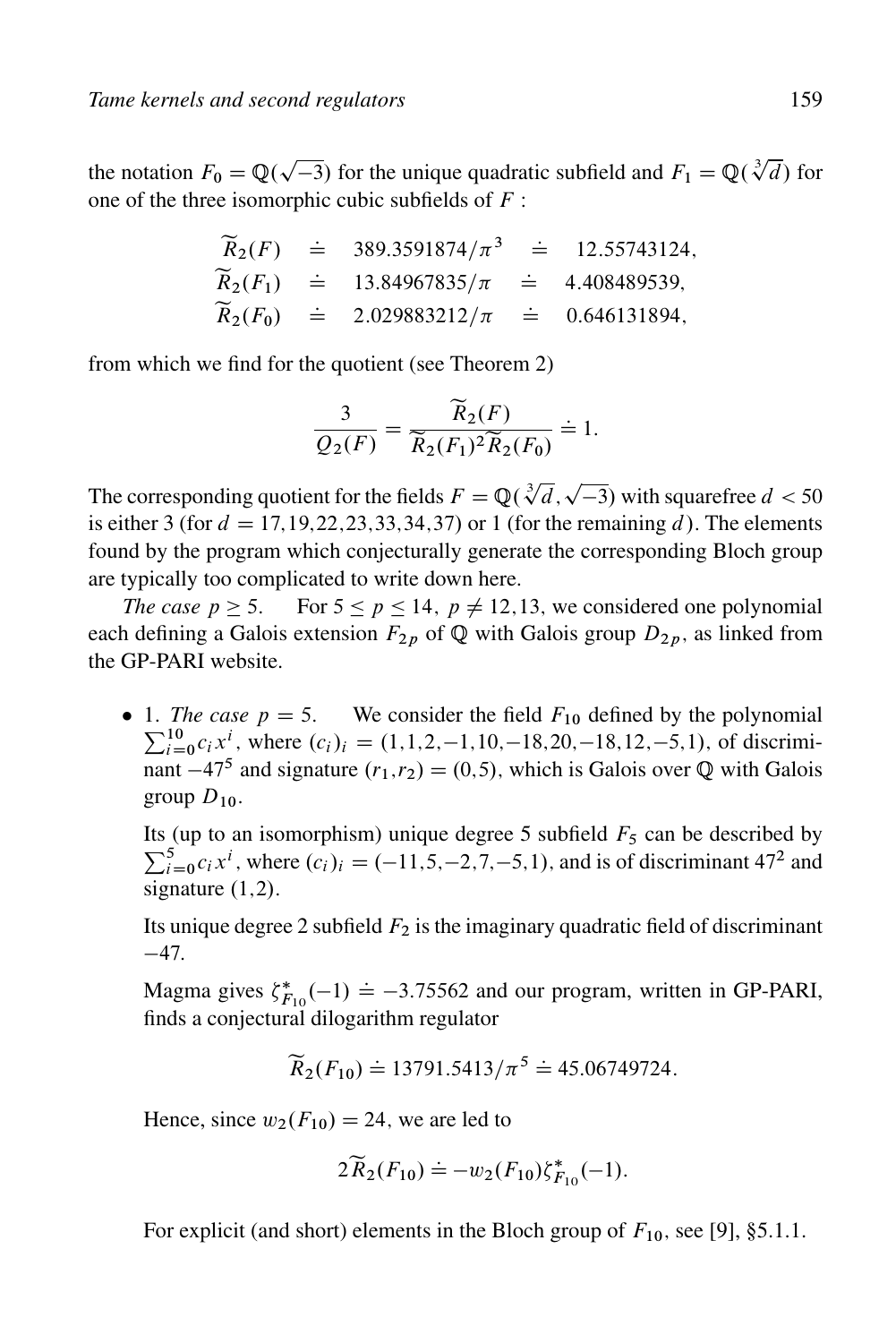Similarly, we get  $\zeta_{F_5}^*(-1) \doteq -0.091823$  and  $\zeta_{F_2}^*(-1) \doteq -3.09308$ , while the corresponding (conjectural) regulators found are

$$
\widetilde{R}_2(F_5) \doteq 10.8753/\pi^2 \doteq 1.101898268,
$$
  

$$
\widetilde{R}_2(F_2) \doteq 116.606541/\pi \doteq 37.11701479,
$$

so that

$$
2\widetilde{R}_2(F_k) \doteq -w_2(F_k)\zeta_{F_k}^*(-1), \text{ for } k=2 \text{ or } 5.
$$

(Again,  $w_2(F_k) = 24$  in both cases.)

As a consequence, we obtain (see Theorem 2)

$$
\frac{5}{Q_2(F_{10})} = \frac{\widetilde{R}_2(F_{10})}{\widetilde{R}_2(F_5)^2 \widetilde{R}_2(F_2)} \doteq 1,
$$

from which we should expect that  $k_2(F) = k_2(F_5) = k_2(F_2) = 2$  (the latter identity of which has been shown, cf. [2]).

A slightly more interesting case is the  $D_{10}$ -field  $F'_{10}$  of discriminant  $-2^{15}11^8$ given by  $x^{10} + 6x^8 + 21x^6 + 12x^4 - 28x^2 + 32$  and its subfields  $F'_5$  and  $F'_2$ . In this case we find

$$
80\widetilde{R}_2(F'_{10}) \doteq -w_2(F'_{10})\zeta^*_{F'_{10}}(-1)
$$

and

$$
40\widetilde{R}_2(F_5') \doteq -w_2(F_5')\zeta_{F_5'}^*(-1),
$$

as well as

$$
\widetilde{R}_2(F_2') \doteq -w_2(F_2')\zeta_{F_2'}^*(-1).
$$

This would suggest that  $k_2(F'_{10}) = 80$ ,  $k_2(F'_5) = 40$  and  $k_2(F'_2) = 1$  (again, the latter identity is known; it has been proved long ago by Tate [21]). Furthermore, this constitutes the first candidate of a  $D_{10}$ -field whose second regulator quotient is different from 1:

$$
\frac{5}{Q_2(F'_{10})} = \frac{\widetilde{R}_2(F'_{10})}{\widetilde{R}_2(F'_2)\widetilde{R}_2(F'_5)^2} = 5.
$$

This example already arose a few years ago in discussion with A. Bartel who, in collaboration with de Smit, investigated related questions from a more elaborate point of view [1].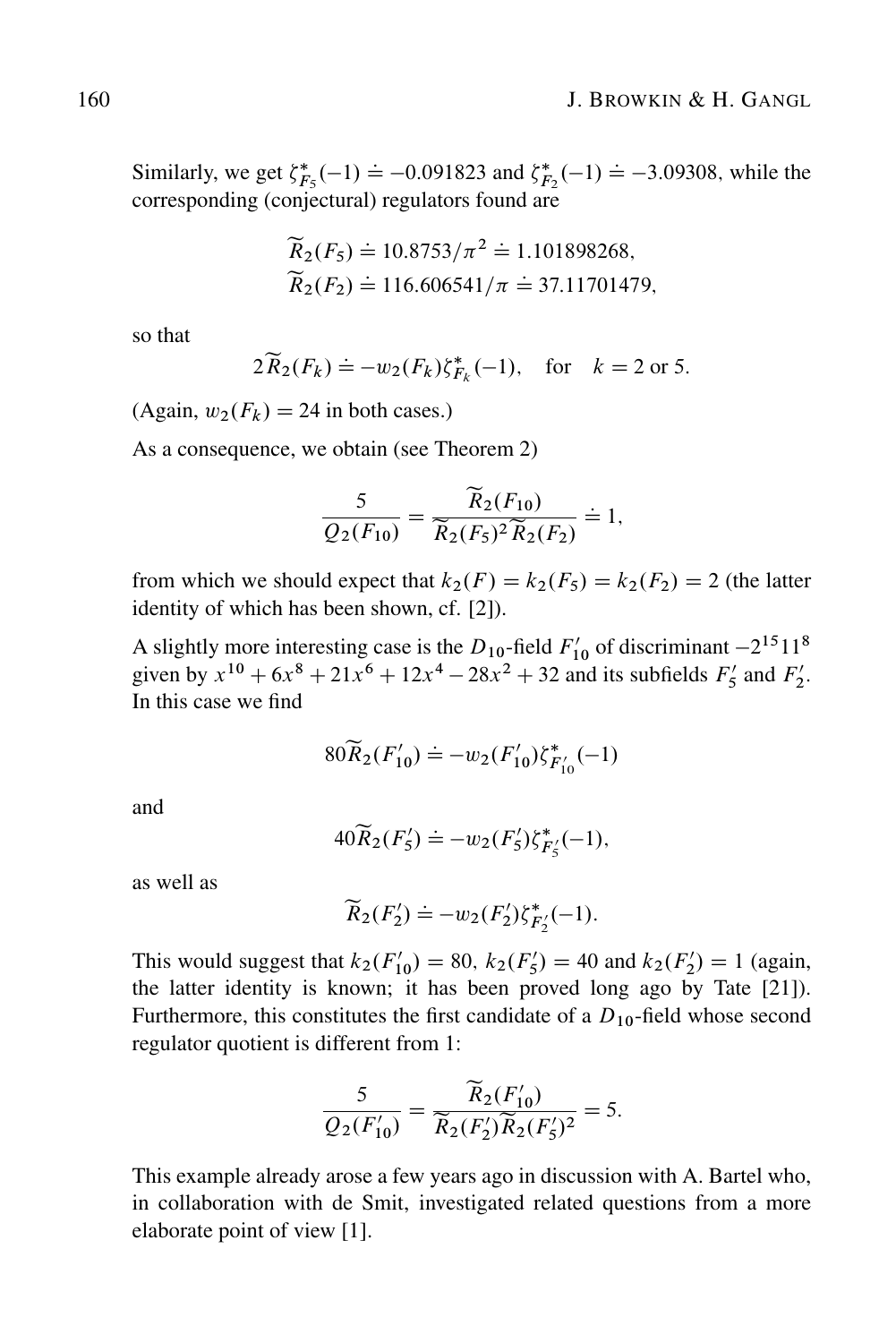• 2. *The case*  $p = 7$ : We consider the field  $F_{14}$  of discriminant  $-223^7$ , given by the coefficients

$$
(9, -87, 353, -819, 1301, -1618, 1648, -1379, 971, -566, 276, -107, 33, -7, 1),
$$

of its minimal polynomial and its subfields  $F_7$  and  $F_2$ . Their respective zeta values at -1 are given by  $\zeta_{F_{14}}^*$  (-1) = -86878788.53919;  $\zeta_{F_7}^*$  (-1) = 152.73946 and  $\xi_{F_2}^*(-1) = -25.861205$ . We find for their tentative regulators the approximate values

$$
\widetilde{R}_2(F_{14}) \doteq 18631911242.299834/\pi^7 \doteq 6168908.53919,
$$
  
\n
$$
\widetilde{R}_2(F_7) \doteq 4371.583358/\pi^3 \doteq 140.9902711
$$
 and  
\n
$$
\widetilde{R}_2(F_2) \doteq 974.944466/\pi \doteq 310.334462,
$$

which results in the formulas

$$
2 \cdot 13^{2} \widetilde{R}_{2}(F_{14}) \doteq -w_{2}(F_{14}) \zeta_{F_{14}}^{*}(-1),
$$
  

$$
2 \cdot 13 \widetilde{R}_{2}(F_{7}) \doteq -w_{2}(F_{7}) \zeta_{F_{7}}^{*}(-1),
$$
  

$$
2 \widetilde{R}_{2}(F_{2}) \doteq -w_{2}(F_{2}) \zeta_{F_{2}}^{*}(-1).
$$

From this we obtain (cf. Theorem 2)

$$
\frac{7}{Q_2(F_{14})} = \frac{\widetilde{R}_2(F_{14})}{\widetilde{R}_2(F_7)^2 \widetilde{R}_2(F_2)} = 1.
$$

Moreover, we expect that  $k_2(F_{14}) = 2 \cdot 13^2$  and  $k_2(F_7) = 2 \cdot 13$ .

• 3. *The case*  $p = 8$ : In this case, we get  $w_2(F_r) = 48$  for  $r \in \{4, 8, 16\}$  and  $w_2(F_r) = 24$  for  $r = 2$ . Still the formulas agree with the ones for  $p = 5$ , i.e. putting

$$
q(F_r) := w_2(F_r)\zeta_{F_r}^*(-1)/\widetilde{R}_2(F_r),\tag{12.2}
$$

(which conjecturally agrees with  $k_2(F_r)$ ), we find  $q(F_r) = 2$  for all four fields  $F_r$ ,  $r|16$   $(r > 1)$  in question.

• 4. *The case*  $p = 9$ : Consider the field  $F_{18}$  of degree 18 and discriminant 212 · 1079. In this case we get  $\widetilde{R}_2(F_{18}) = 1507145405664649.50892/\pi^9 =$ 50559910878.40792 and  $\zeta_{F_{18}}^*(-1) = -227519598952.835$ , so that

$$
-w_2(F_{18})\zeta_{F_{18}}^*(-1)/\widetilde{R}_2(F_{18})\doteq 2^2\cdot 3^3,
$$

and the corresponding quotients  $q(F_r)$  for the subfields of  $F_{18}$  of degree 9,6,3 and 2 are conjecturally given by  $2^2 \cdot 3$ ,  $2^2 \cdot 3$ ,  $2^2$  and 3, respectively.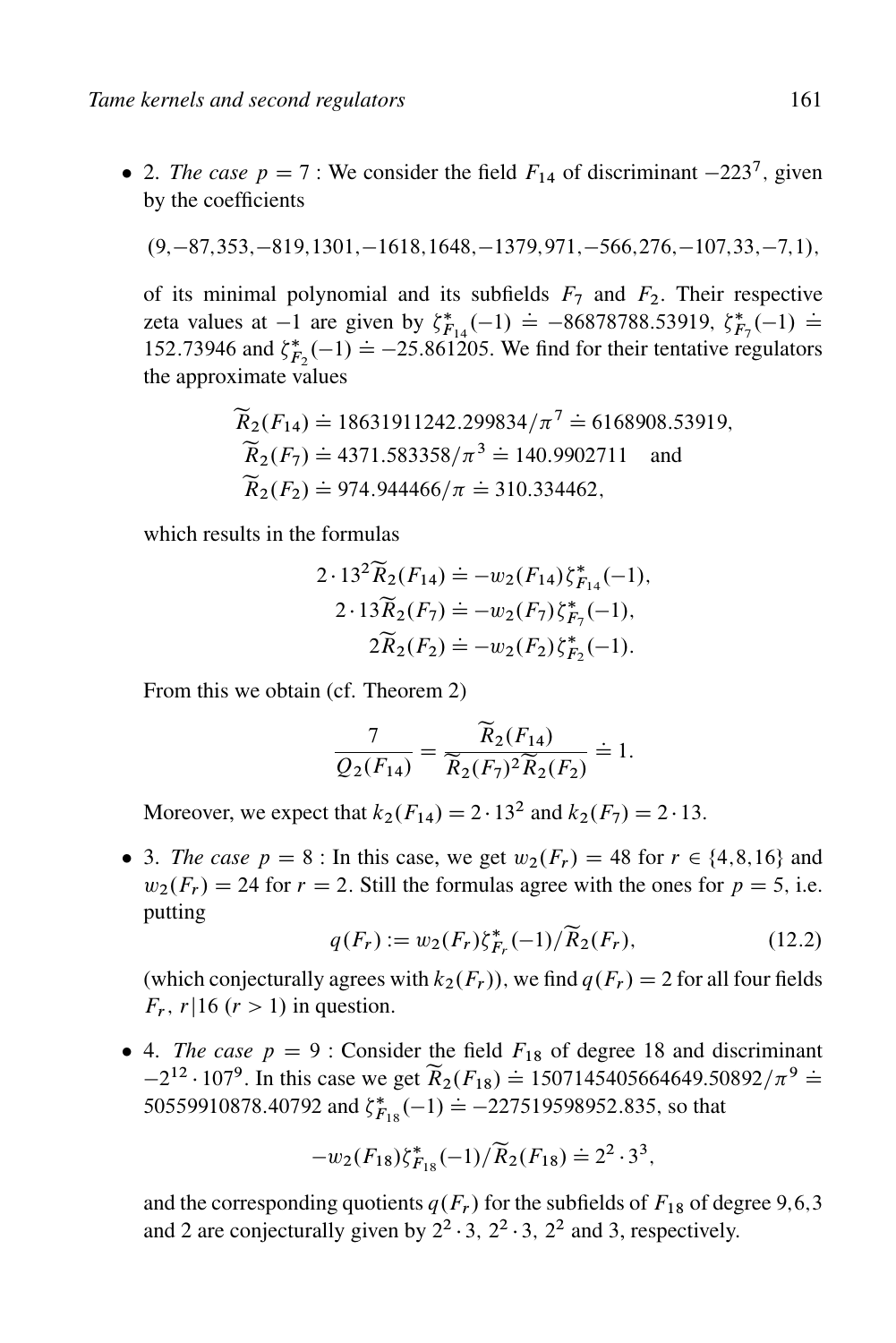• 5. *The case*  $p = 10$ : For the field  $F_{20}$  of discriminant  $2^{20} \cdot 47^{10}$ , we find a regulator

 $\widetilde{R}_2(F_{20}) \doteq 601489603356159.6482/\pi^{10} \doteq 6422873936.691262$ 

and a zeta value  $\zeta_{F_{20}}^*(-1) \doteq 1.49867 \cdot 10^{10}$ , resulting in

$$
w_2(F_{20})\zeta_{F_{20}}^*(-1)/\widetilde{R}_2(F_{20})\doteq 2^3\cdot 7.
$$

The same factor  $2^3 \cdot 7$  occurs for the corresponding quotient for its subfield  $F_4$ of degree 4, but apparently not for the other degrees, for which the quotient becomes equal to 2.

Hence we expect  $k_2(F_{20}) = k_2(F_4) = 2^3 \cdot 7$ , so the non-trivial part of  $K_2(\mathcal{O}_{F_{20}})$  should be induced from  $K_2(\mathcal{O}_{F_4})$ .

6. *The case*  $p = 11$ : This case is for the field  $F_{22}$  of discriminant 167<sup>11</sup> and its subfields  $F_{11}$  and  $F_2$ . It is very similar to the one for  $p = 5$  above and yields the analogous formula

$$
2\widetilde{R}_2(F_r) \doteq \pm w_2(F_r)\zeta_{F_r}^*(-1), \quad r = 2,11 \text{ or } 22
$$

with respective regulator values

 $\dot{=} 77805299818597772.5399, 9899632.6249$  and 793.9095.

Hence the regulator quotient equals 1.

• 7. *The case*  $p = 14$ : The corresponding quotients for Galois extension  $F_{28}$ with Galois group  $D_{28}$  and discriminant  $2^{28} \cdot 101^{14}$  and for its subfields  $F_k$  of degree k are as follows: for  $F_{28}$ ,  $F_{14}$ ,  $F_7$ ,  $F_4$  and  $F_2$ , we find  $q(F_k) \doteq 2^{12} \cdot 19$ ;  $2^6$ ,  $2^4$ , 19 and 1, respectively.

#### *12.5. The alternating group* A<sup>4</sup>

We considered several complex fields with Galois group  $A<sub>4</sub>$ , the alternating group on 4 letters. It turns out that in each case there is a degree 4 and a degree 6 subfield  $F_4$  and  $F_6$  (both with  $r_2 = 2$ ) which have exactly the same regulator. The fact that their regulators differ by a rational factor is a consequence of the Brauer-Kuroda relations and Conjecture 1, see (11.4).

More precisely, one seems to have

$$
\zeta_{F_3}(-1) \cdot \widetilde{R}_2(F_6) = -2\zeta_{F_6}^*(-1),
$$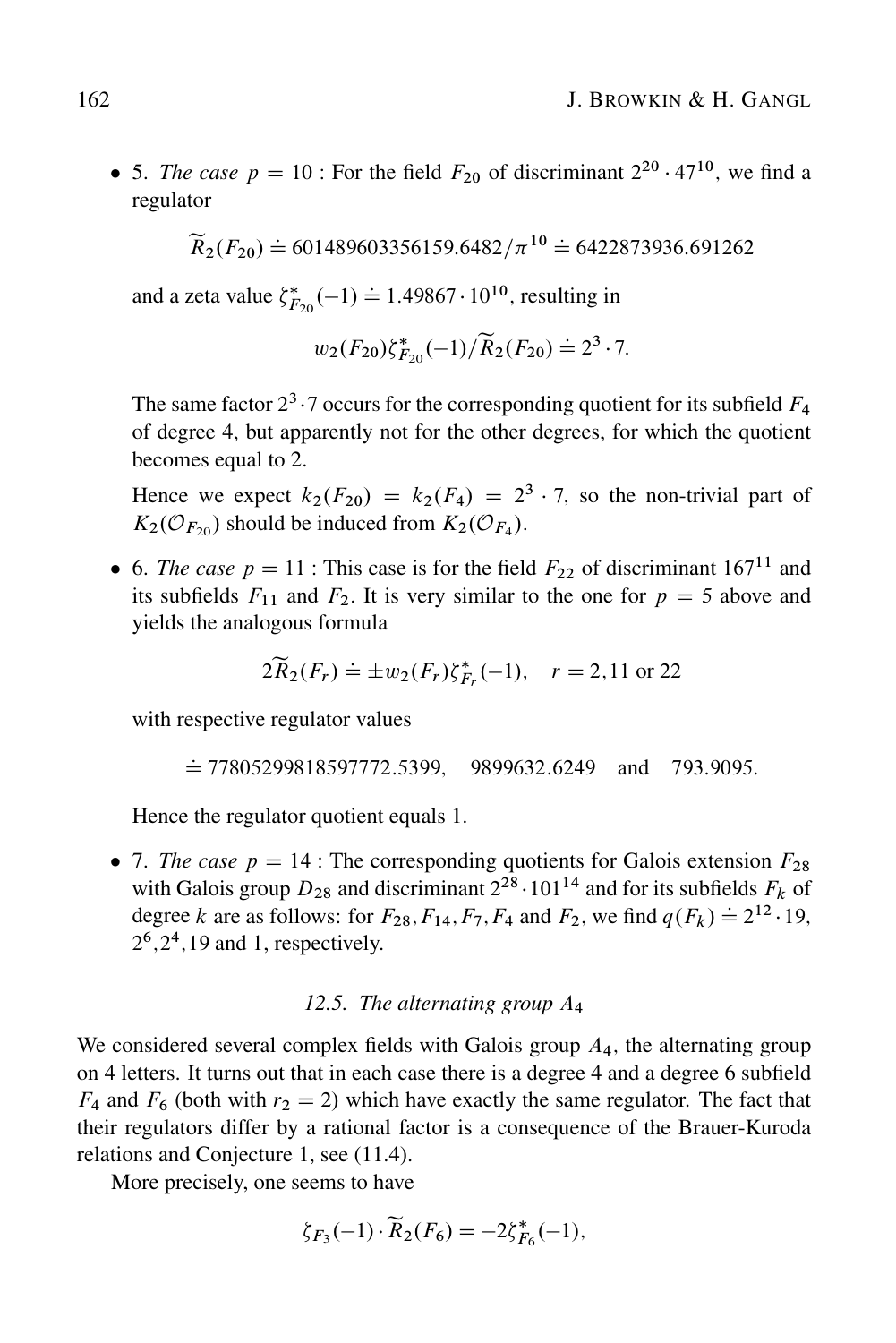where  $F_3$  is the totally real field of degree 3 which is a subfield of  $F_6$  and

$$
\zeta_{\mathbb{Q}}(-1) \cdot \widetilde{R}_2(F_4) = -2\zeta_{F_4}^*(-1).
$$

Nevertheless, although the covolumes agree, the actual lattices do not – instead, e.g. the elements of  $\Lambda_2(F_6)$  arise from taking Q-linear combinations (with very small denominators) of the *rows* of  $\Lambda_2(F_4)$ , where different rows correspond to different embeddings (of the Bloch elements whose dilogarithm values generate the lattice).

For example,  $F_{12}$  given by  $x^{12} + 6x^{10} - 11x^8 + 42x^6 - 30x^4 + 40x^2 + 1$  has the subfields  $F_6$  defined by  $x^6 - 4x^5 + 4x^4 - 4x^3 + 20x^2 - 16x - 8$  and  $F_4$  defined by  $x^4 - 4x^3 + 14x^2 - 28x + 21$ . They have both dilogarithmic regulator  $\widetilde{R}_2(F_r)$  = 1127.145385/ $\pi^2 \doteq 114.203704545$   $(r = 4, 6)$ , while their special values at -1 are given by  $\xi_{F_6}^*(-1) = 2.7191358$  and  $\xi_{F_4}(-1) = 4.7584876$ , respectively. We thus get the quotients  $\widetilde{R}_2(F_6)/\zeta_{F_6}^*(-1) = 42$  and  $\widetilde{R}_2(F_4)/\zeta_{F_4}^*(-1) = 24$ , which matches the above displayed formulas because  $\zeta_{F_3}(-1) = -1/21$ .

The lattice  $\Lambda_2(F_4)$  is generated by the two (column) vectors (27.115..., 14.087...) and  $(-1.9487...,40.556...)$ , each vector being indexed by the two complex places of  $F_4$ , while  $\Lambda_2(F_6)$ , also equipped with two complex places, is generated by  $(21.2526...,19.3039...)$  and  $(34.2806..., -21.8981...)$ .

The lattices are (numerically) related as follows:

$$
\Lambda_2(F_6)\begin{pmatrix} 1 & 2 \ -1 & 0 \end{pmatrix} = \begin{pmatrix} -1 & 1 \ 1 & 1 \end{pmatrix} \Lambda_2(F_4).
$$

The entries for both lattices arise from entries of (a specific column

 $c_{12} = (9.9747..., -3.1379..., -16.1659..., 0.9743..., 20.278..., 31.227...)$ 

of) the rank 6 lattice for  $F_{12}$  as linear combinations with coefficients of modulus  $\leq$  2 (e.g. the first entry 27.115... for  $F_4$  equals  $c_{12}[1] + c_{12}[2] + c_{12}[5]$ ).

This suggests a kind of symmetrization of the Bloch groups via descent on number fields (note that this should be a more general phenomenon than the Galois descent which is known for the associated K-groups, as  $F_6$  is not a Galois extension).

We find similar such lattice correspondences for other  $A_4$ -extensions.

#### *12.6. The symmetric group* S<sup>4</sup>

Moreover, we obtain a further relationship for certain  $S<sub>4</sub>$ -extensions: for example, for the Galois closure (of degree 24 and Galois group  $S_4(6d) = [2^2]S_3$  in GAP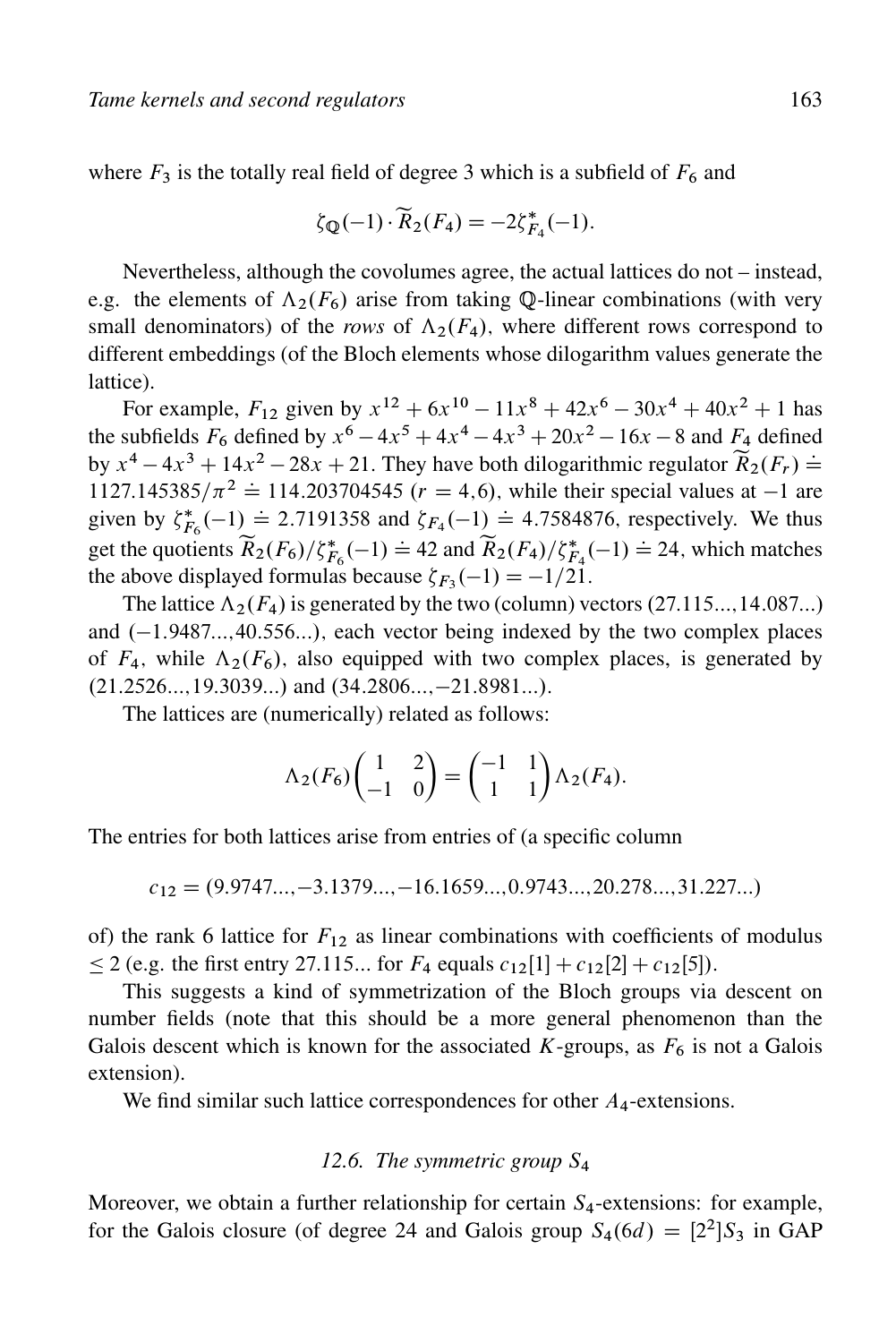notation [13]) of the field with minimal polynomial  $x^6 - x^4 - x^3 - x^2 + 1$ , we find two subfields of signature  $(0,4)$  and  $(4,4)$ , respectively, whose regulators  $\dot{p}$  788598.76/ $\pi$ <sup>4</sup> agree while their lattices are different but can be transformed into each other using integer matrices, in a more complicated manner than for the previous example.

An observation: In all the examples above the regulator quotients  $\frac{m}{Q_2(F)}$ , when computed, are integers, where  $m = 2$ , p or 4 for the Galois groups  $\mathbb{Z}/2 \times \mathbb{Z}/2$ ,  $D_{2p}$ and  $A_4$ , respectively. Thus  $Q_2(F)$  takes only values dividing m, and in these examples it holds that  $m \neq G$ . Is this true in general?

Acknowledgments: We thank the anonymous referee for valuable comments. We are grateful to Professor Anthony Bak for his remarks, which helped us to improve the exposition of the paper.

#### **REFERENCES**

- 1. A. Bartel, B. de Smit, Index formulae for integral Galois modules, *J. of London Math. Soc.,* to appear
- 2. K. Belabas, H. Gangl, Generators and relations for  $K_2\mathcal{O}_F$ , *K-Theory* 31(3) (2004), 195–230
- 3. S. Bloch, Higher Regulators, Algebraic K-Theory, and Zeta Functions of Elliptic Curves, *CRM Monograph Series* 11, American Mathematical Society, Providence, Rhode Island, USA, 2000
- 4. W. Bosma, J. Cannon, C. Playoust, The Magma algebra system. I. The user language, *J. Symbolic Comp.* 24 (1997), 235–265
- 5. R. Brauer, Beziehungen zwischen Klassenzahlen von Teilkörpern eines galoisschen Körpers, *Math. Nachr.* 4 (1951), 158–174
- 6. J. Browkin, Conjectures on the dilogarithm, K*-Theory* 3 (1989), 29–56
- 7. J. Browkin, J. Brzezinski, Kejian Xu, On exceptions in the Brauer-Kuroda relations, ´ *Bull. Polish Acad. Sci. Math.* 59(3) (2011), 207–214
- 8. J. Browkin, A. Schinzel, On Sylow 2-subgroups of  $K_2\mathcal{O}_F$  for quadratic number fields F , *Journ. Reine Angew. Math.* 331 (1982), 104–113
- 9. D. Burns, R. de Jeu, H. Gangl, On special values in higher algebraic K-theory and the Lichtenbaum-Gross conjecture, *Advances in Math.* 230(3) (2012), 1502–1529
- 10. J.-L. Cathelineau, Remarques sur les différentielles des polylogarithmes uniformes, *Ann. Inst. Fourier, Grenoble* 46(5) (1996), 1327–1347
- 11. H. Cohen, A Course in Computational Algebraic Number Theory (3rd corrected printing), *Graduate Texts in Mathematics* 138, Springer Verlag, Berlin, 1996